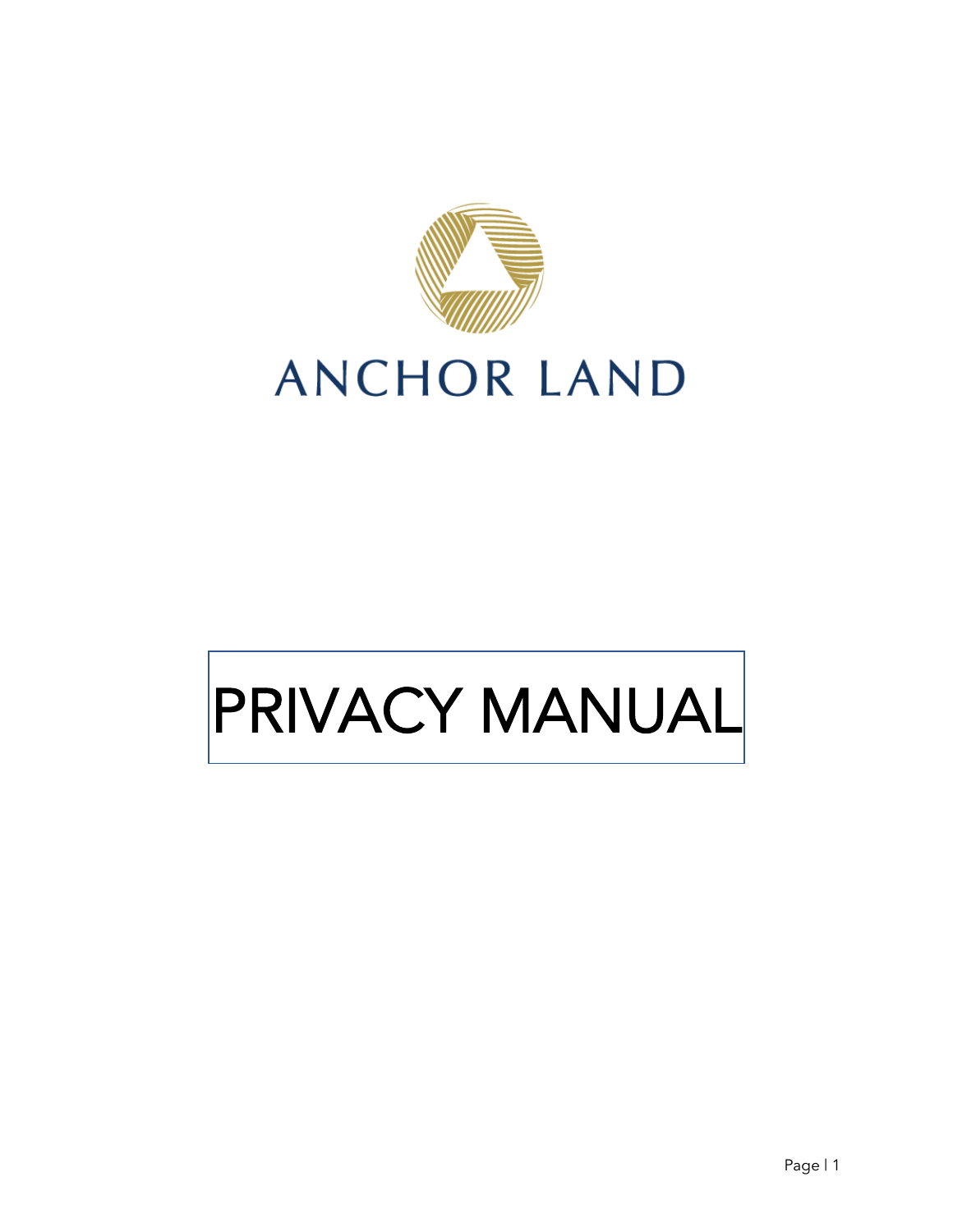# Table of Contents

| Table of Contents                                                                           |  |
|---------------------------------------------------------------------------------------------|--|
|                                                                                             |  |
|                                                                                             |  |
|                                                                                             |  |
|                                                                                             |  |
|                                                                                             |  |
|                                                                                             |  |
|                                                                                             |  |
|                                                                                             |  |
|                                                                                             |  |
|                                                                                             |  |
| 4.2.1 Collection must be for a declared, specified and legitimate purpose  9                |  |
|                                                                                             |  |
|                                                                                             |  |
|                                                                                             |  |
| 4.2.5 Any authorized further processing shall have adequate safeguards 10                   |  |
|                                                                                             |  |
| 4.3.1 Data Sharing shall be allowed when it is expressly authorized by law 6                |  |
| 4.3.2 Data Sharing shall be allowed in the private sector if the data subject consents to   |  |
|                                                                                             |  |
| 4.3.3 Data collected from parties other than the data subject for purpose of research shall |  |
|                                                                                             |  |
|                                                                                             |  |
|                                                                                             |  |
|                                                                                             |  |
|                                                                                             |  |
|                                                                                             |  |
|                                                                                             |  |
|                                                                                             |  |
|                                                                                             |  |
|                                                                                             |  |
|                                                                                             |  |
|                                                                                             |  |
| 6.1.1 Data Protection Officer (DPO), or Compliance Officer for Privacy (COP)  16            |  |
| 6.1.1.1 Functions of the DPO, COP and/or any other responsible personnel with               |  |
|                                                                                             |  |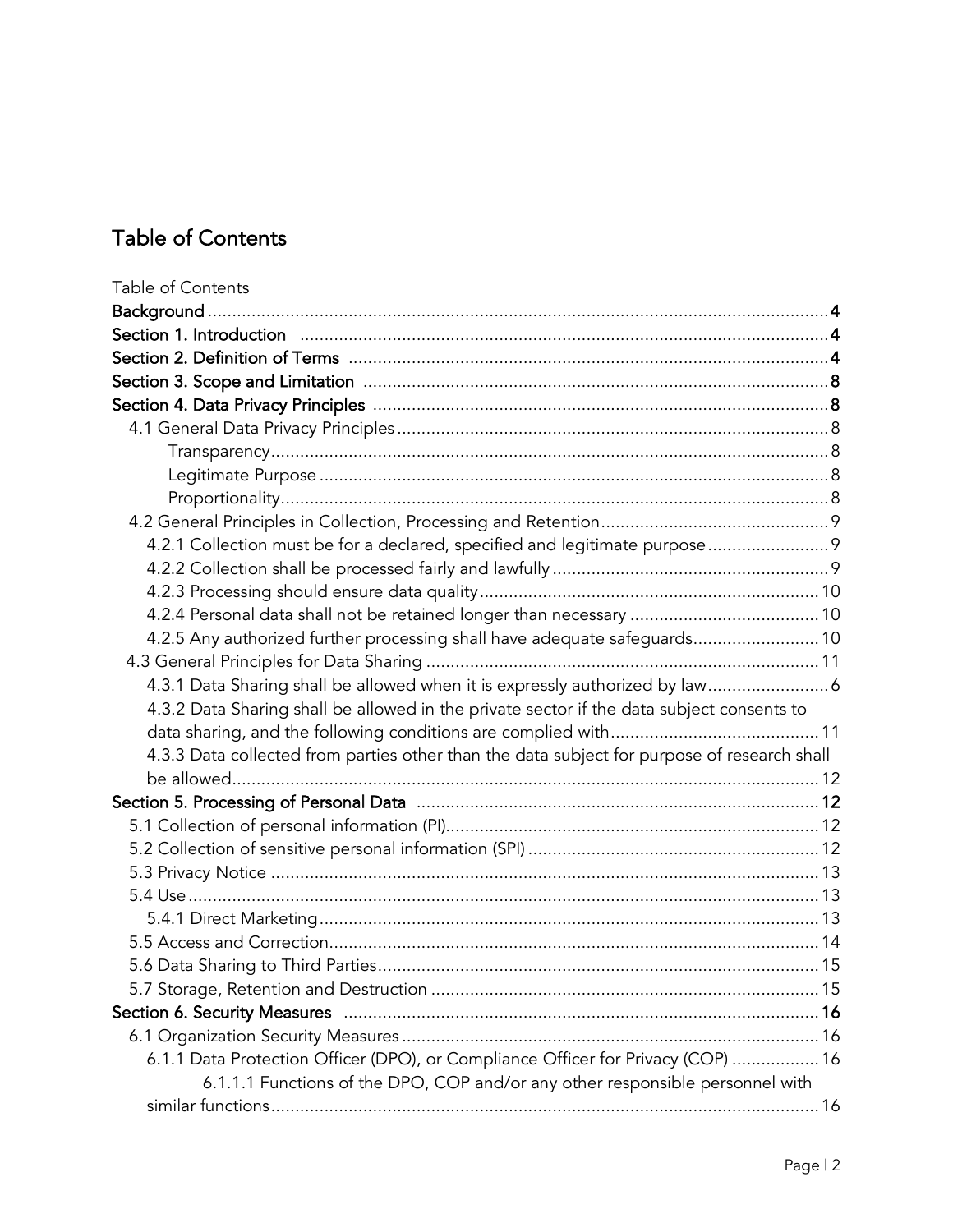| 6.1.1.2 Obligations of the Company relative to the DPO and/or COP 17                        |  |
|---------------------------------------------------------------------------------------------|--|
| 6.1.2 Conduct of Trainings or Seminars and Continuing Education on Data Privacy  17         |  |
|                                                                                             |  |
|                                                                                             |  |
|                                                                                             |  |
|                                                                                             |  |
|                                                                                             |  |
|                                                                                             |  |
|                                                                                             |  |
|                                                                                             |  |
|                                                                                             |  |
|                                                                                             |  |
| 6.2.6 Duties and responsibilities of employees involved in processing  19                   |  |
| 6.2.7 Modes of transfer of personal data within the Company, or to third parties 19         |  |
|                                                                                             |  |
|                                                                                             |  |
|                                                                                             |  |
|                                                                                             |  |
| 6.3.3 Process for regularly testing, assessment and evaluation of effectiveness of security |  |
|                                                                                             |  |
| 6.3.4 Encryption, authentication process, and other technical security measures that        |  |
|                                                                                             |  |
|                                                                                             |  |
|                                                                                             |  |
| 7.2 Duties and Responsibilities of the Security Incident Response Team  21                  |  |
| 7.3 Measures to prevent and minimize occurrence of breach and security incidents 22         |  |
|                                                                                             |  |
|                                                                                             |  |
|                                                                                             |  |
|                                                                                             |  |
| 7.6 Documentation and reporting procedure of security incidents or a personal data breach   |  |
|                                                                                             |  |
|                                                                                             |  |
|                                                                                             |  |
|                                                                                             |  |
|                                                                                             |  |
|                                                                                             |  |
|                                                                                             |  |
|                                                                                             |  |
|                                                                                             |  |
|                                                                                             |  |
|                                                                                             |  |
|                                                                                             |  |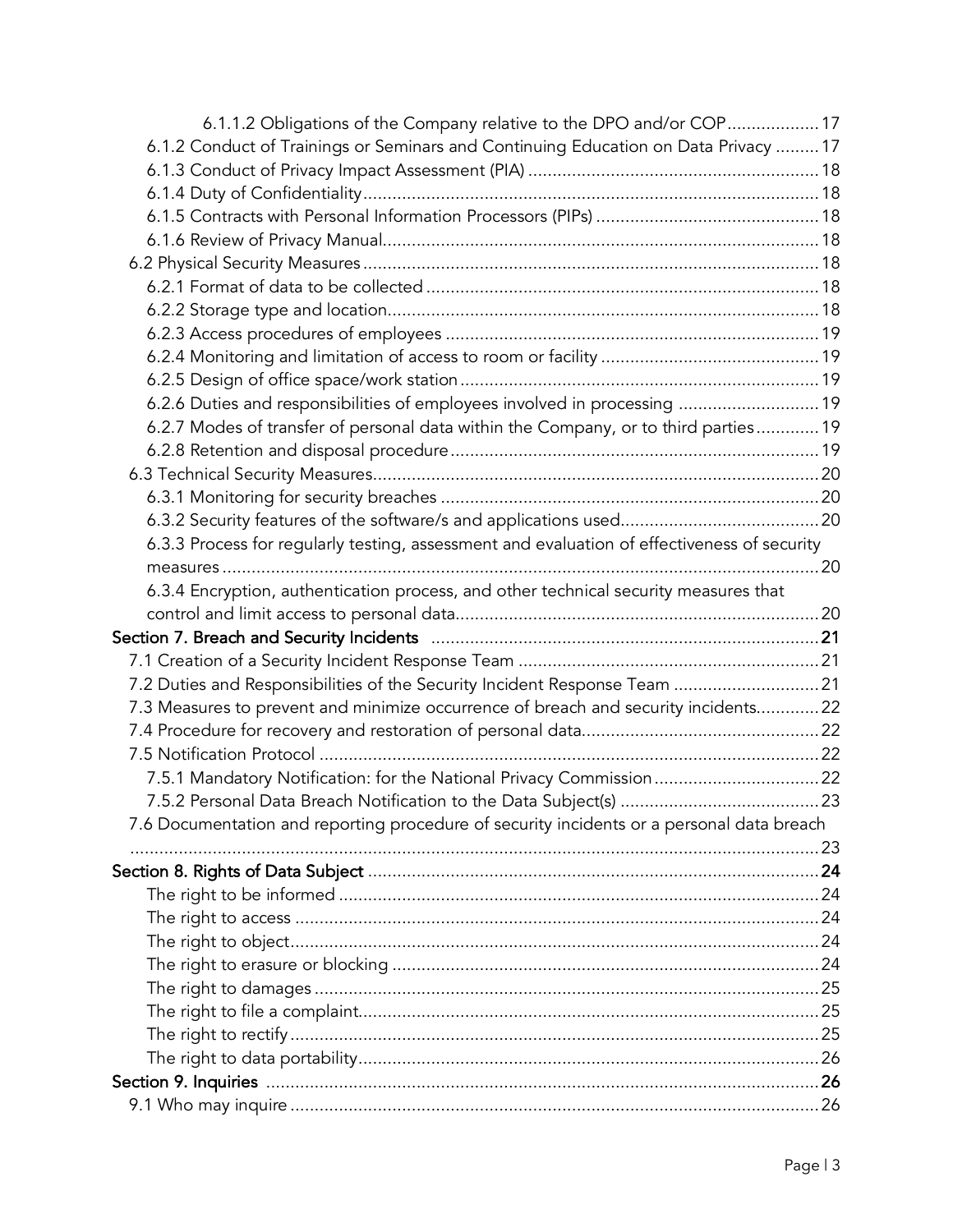# **Background**

Republic Act No. 10173, also known as the Data Privacy Act of 2012 (DPA) was passed into law in 2012. The law aims to protect personal data in information and communications systems both in the government and the private sector.

Further, it (1) protects the privacy of individuals while ensuring free flow of information to promote innovation and growth; (2) regulates the collection, recording, organization, storage, updating or modification, retrieval, consultation, use, consolidation, blocking, erasure or destruction of personal data; and (3) ensures that the Philippines complies with international standards set for data protection through National Privacy Commission (NPC).

# Section 1. Introduction

Anchor Land Holdings, Inc. ("ALHI" or "Company") hereby adopts its own Privacy Manual, which encapsulates the privacy and data protection protocols of the Company, in compliance with the Republic Act No. 10173 or the Data Privacy Act of 2012 (DPA), its Implementing Rules and Regulations (IRR), and other relevant policies, including issuances of the National Privacy Commission.

The Company respects and values data privacy rights, and makes sure that all personal data collected from our clients, customers, employees, partners and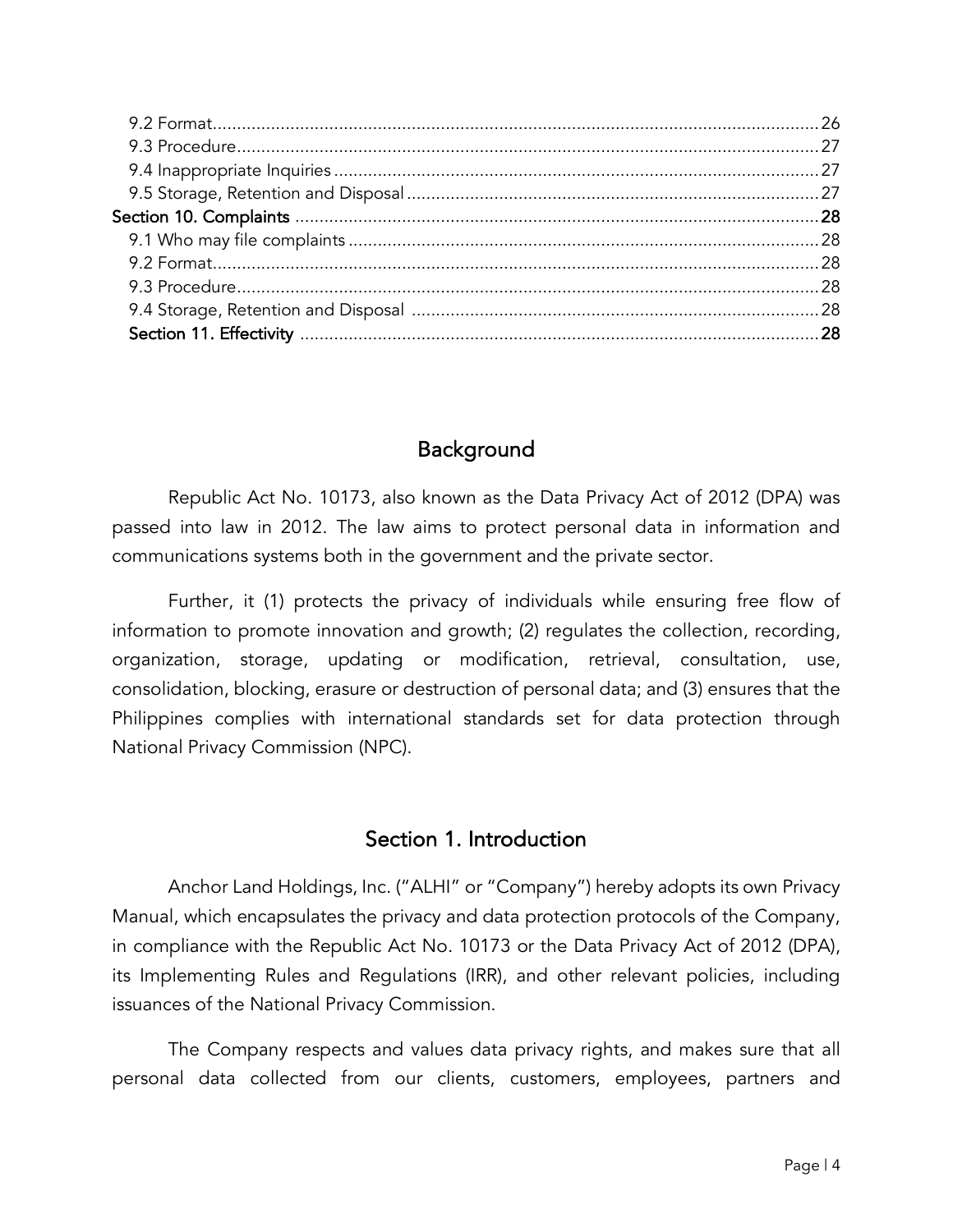stakeholders are processed in adherence to the general principles of transparency, legitimate purpose, and proportionality.

This Privacy Manual is intended to inform clients, customers, employees, partners and stakeholders of the Company's data protection and security measures, and may serve as guide in exercising the rights of the data subjects under the DPA.

# Section 2. Definition of Terms

| <b>DPA</b>          | refers to Republic Act No. 10173, also known as the Data     |
|---------------------|--------------------------------------------------------------|
|                     | Privacy Act of 2012                                          |
| Commission          | refers to the National Privacy Commission                    |
| Consent of the data | refers to any freely given, specific, informed indication of |
| subject             | will, whereby the data subject agrees to the collection and  |
|                     | processing of his or her personal, sensitive personal, or    |
|                     | privileged information. Consent shall be evidenced by        |
|                     | written, electronic or recorded means. It may also be given  |
|                     | on behalf of a data subject by a lawful representative or an |
|                     | agent specifically authorized by the data subject to do so   |
| Data subject        | refers to an individual whose personal, sensitive personal   |
|                     | or privileged information is processed. It may refer to      |
|                     | officers, employees, consultants, and clients of this        |
|                     | Company                                                      |
| Data processing     | refers to the structure and procedure by which personal      |
| systems             | data is collected and further processed in an information    |
|                     | and communications system or relevant filing system,         |
|                     | including the purpose and intended output of the             |
|                     | processing                                                   |
| Data sharing        | the disclosure or transfer to a third party of personal data |
|                     | under the custody of a personal information controller or    |
|                     | personal information processor. In the case of the latter,   |

The following terms shall have their corresponding meanings as provided below: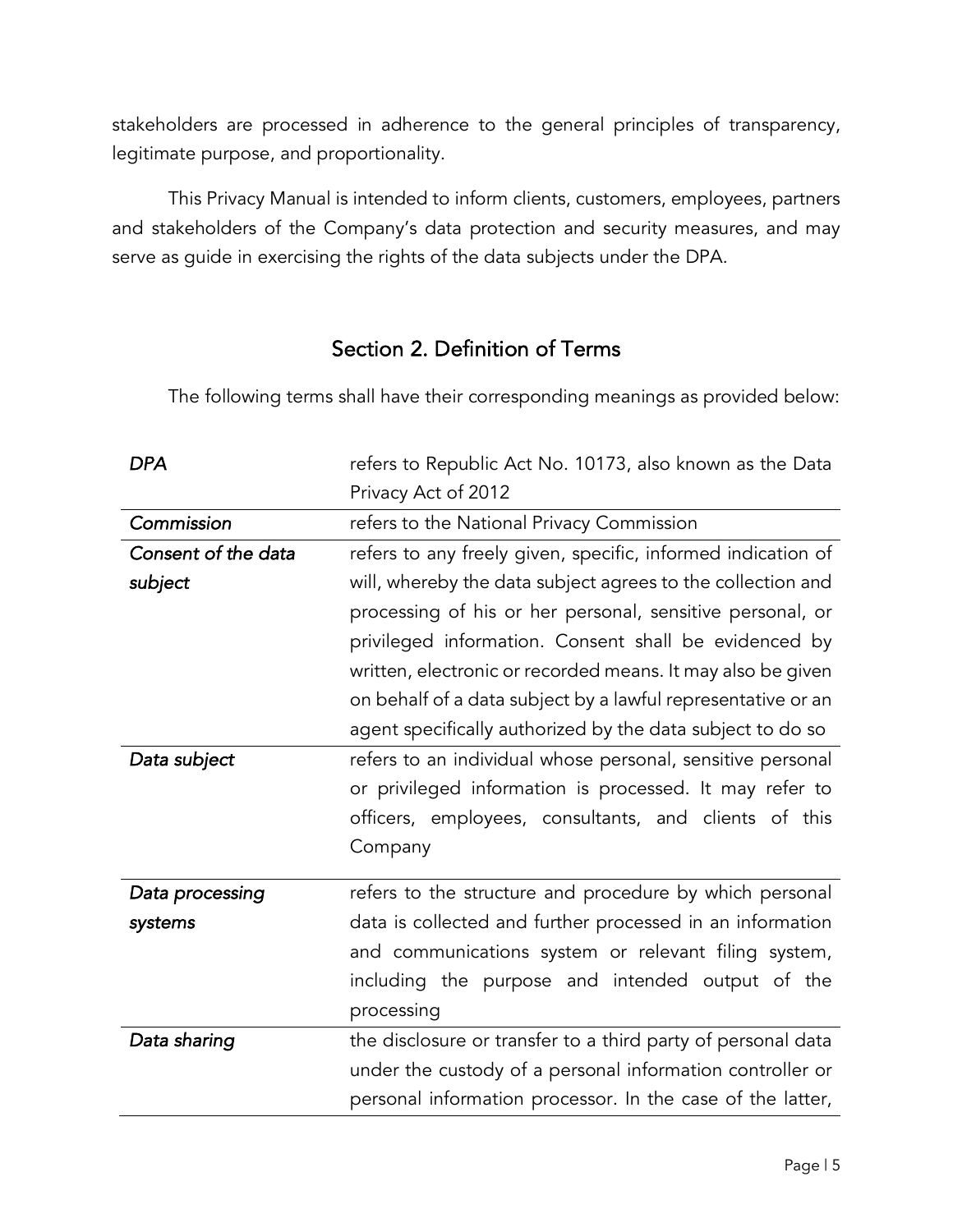|                  | such disclosure or transfer must have been upon the        |
|------------------|------------------------------------------------------------|
|                  | instructions of the personal information controller        |
|                  | concerned. The term excludes outsourcing, or the           |
|                  | disclosure or transfer of personal data by a personal      |
|                  | information controller to a personal information processor |
| Direct marketing | refers to communication by whatever means of any           |
|                  | advertising or marketing material which is directed to     |
|                  | particular individuals                                     |

**Filing system refers** to any set of information relating to natural or juridical persons to the extent that, although the information is not processed by equipment operating automatically in response to instructions given for that purpose, the set is structured, either by reference to individuals or by reference to criteria relating to individuals, in such a way that specific information relating to a particular individual is readily accessible

*Information and communications system*  refers to a system for generating, sending, receiving, storing, or otherwise processing electronic data messages or electronic documents, and includes the computer system or other similar device by which data is recorded, transmitted, or stored, and any procedure related to the recording, transmission, or storage of electronic data, electronic message, or electronic document

*Personal data* refers to all types of personal information *Personal data breach* refers to a breach of security leading to the accidental or unlawful destruction, loss, alteration, unauthorized disclosure of, or access to, personal data transmitted, stored, or otherwise processed *Personal information* refers to any information, whether recorded in a material form or not, from which the identity of an individual is apparent or can be reasonably and directly ascertained by

> the entity holding the information, or when put together with other information would directly and certainly identify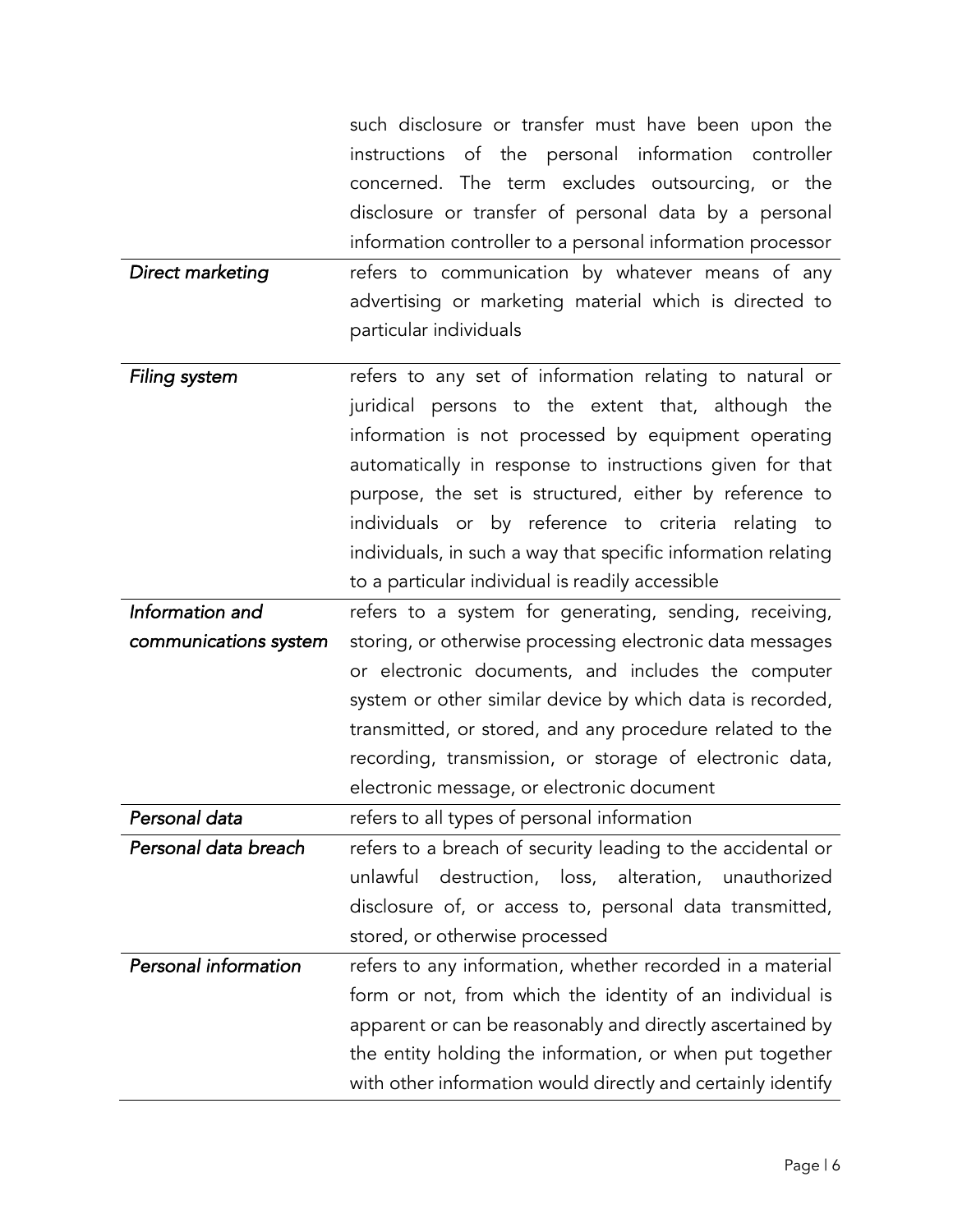|                                    | an individual                                                                                                                                                                                                                                                                                                                                                                                                                                                         |
|------------------------------------|-----------------------------------------------------------------------------------------------------------------------------------------------------------------------------------------------------------------------------------------------------------------------------------------------------------------------------------------------------------------------------------------------------------------------------------------------------------------------|
| Personal information<br>controller | refers to a natural or juridical person, or any other body<br>who controls the processing of personal data, or instructs<br>another to process personal data on its behalf. The term<br>excludes:                                                                                                                                                                                                                                                                     |
|                                    | 1. A natural or juridical person, or any other body, who<br>performs such functions as instructed by another<br>person or organization; or                                                                                                                                                                                                                                                                                                                            |
|                                    | 2. A natural person who processes personal data in<br>connection with his or her personal, family, or<br>household affairs.                                                                                                                                                                                                                                                                                                                                           |
|                                    | There is control if the natural or juridical person or any<br>other body decides on what information is collected, or<br>the purpose or extent of its processing                                                                                                                                                                                                                                                                                                      |
| Personal information<br>processor  | refers to any natural or juridical person or any other body<br>to whom a personal information controller may outsource<br>or instruct the processing of personal data pertaining to a<br>data subject                                                                                                                                                                                                                                                                 |
| Processing                         | refers to any operation or any set of operations performed<br>upon personal data including, but not limited to, the<br>collection, recording, organization, storage, updating or<br>modification, retrieval, consultation, use, consolidation,<br>blocking, erasure or destruction of data. Processing may<br>be performed through automated means, or manual<br>processing, if the personal data are contained or are<br>intended to be contained in a filing system |

**Profiling refers to any form of automated processing of personal**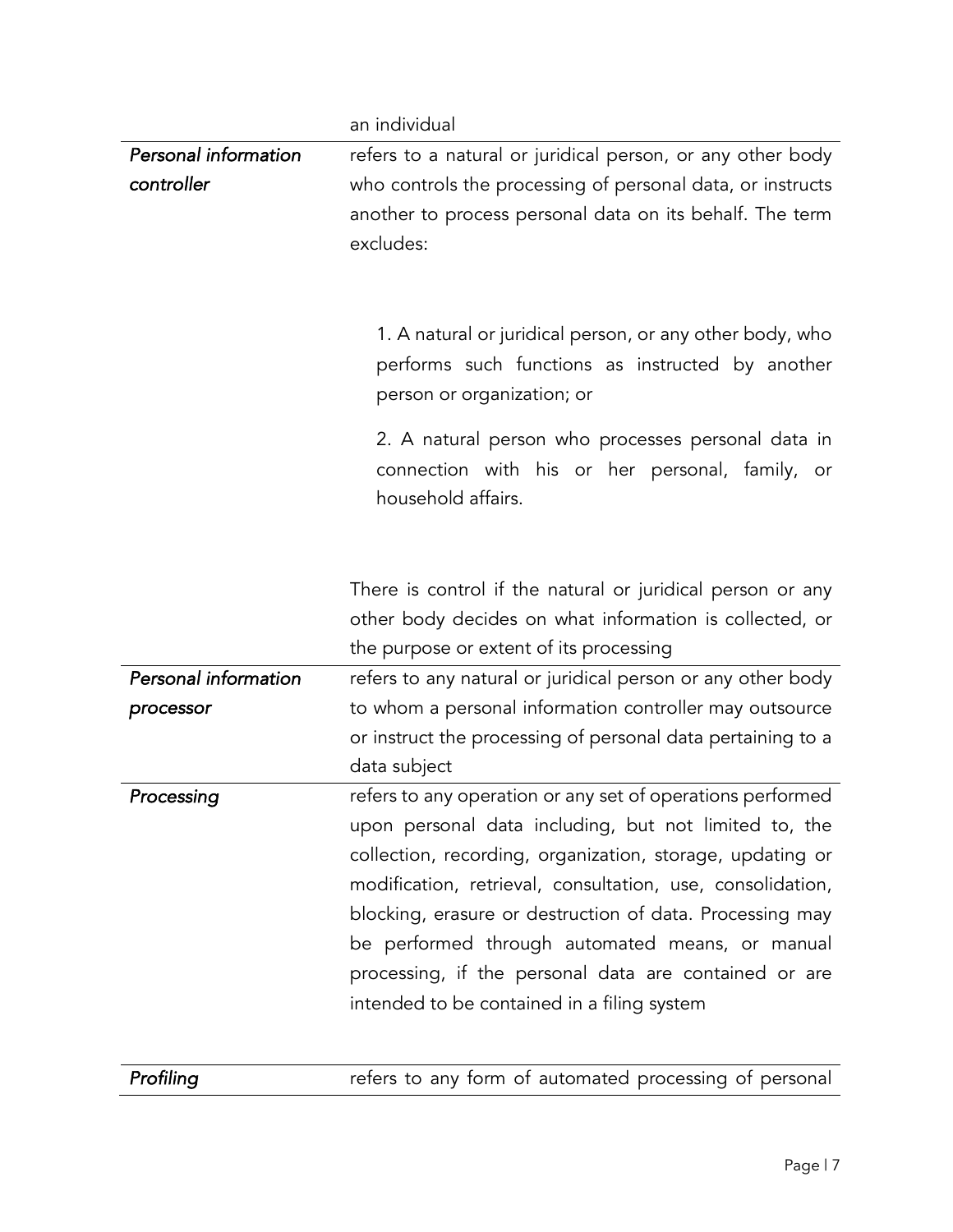|                        | data consisting of the use of personal data to evaluate<br>certain personal aspects relating to a natural person, in<br>particular to analyze or predict aspects concerning that                                                                                                        |
|------------------------|-----------------------------------------------------------------------------------------------------------------------------------------------------------------------------------------------------------------------------------------------------------------------------------------|
|                        | natural person's performance at work, economic situation,                                                                                                                                                                                                                               |
|                        | preferences, interests,<br>health, personal<br>reliability,                                                                                                                                                                                                                             |
|                        | behavior, location or movements                                                                                                                                                                                                                                                         |
| Privileged information | refers to any and all forms of data, which, under the Rules                                                                                                                                                                                                                             |
|                        | of Court and other pertinent laws constitute privileged                                                                                                                                                                                                                                 |
|                        | communication                                                                                                                                                                                                                                                                           |
| Security incident      | an event or occurrence that affects or tends to affect data                                                                                                                                                                                                                             |
|                        | protection, or may compromise the availability, integrity                                                                                                                                                                                                                               |
|                        | and confidentiality of personal data. It includes incidents                                                                                                                                                                                                                             |
|                        | that would result to a personal data breach, if not for                                                                                                                                                                                                                                 |
|                        | safeguards that have been put in place                                                                                                                                                                                                                                                  |
| Sensitive personal     | refers to personal information:                                                                                                                                                                                                                                                         |
| information            | 1. About an individual's race, ethnic origin, marital                                                                                                                                                                                                                                   |
|                        | status, age, color, and religious, philosophical or<br>political affiliations;                                                                                                                                                                                                          |
|                        | 2. About an individual's health, education, genetic or<br>sexual life of a person, or to any proceeding for any<br>offense committed or alleged to have been<br>committed by such individual, the disposal of such<br>proceedings, or the sentence of any court in such<br>proceedings; |
|                        | 3. Issued by government agencies peculiar to an<br>individual which includes, but is not limited to,<br>social security numbers, previous or current health<br>records, licenses or its denials, suspension or<br>revocation, and tax returns; and                                      |
|                        | 4. Specifically established by an executive order or an<br>act of Congress to be kept classified.                                                                                                                                                                                       |
| Process owner          | to the office that owns, administers,<br>and/or<br>refers                                                                                                                                                                                                                               |
|                        | manages a data processing system, or is the principal                                                                                                                                                                                                                                   |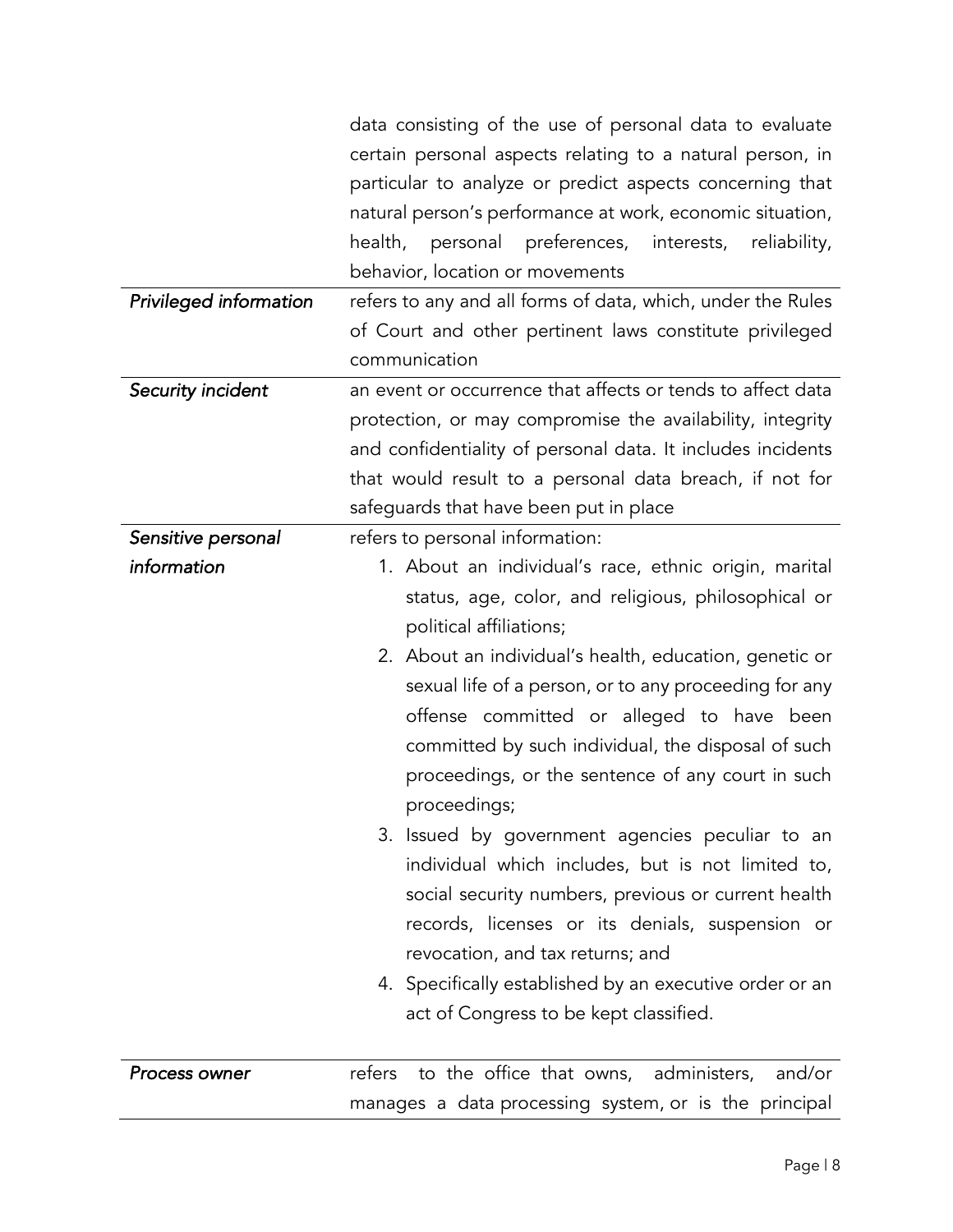custodian of a particular personal data under the control or custody of the Company. It excludes offices or units of service providers.

# Section 3. Scopes and Limitations

3.1. This Manual encapsulates the privacy and data protection protocols that need to be observed and carried out within the Company.

3.2. This is applicable to all employees of the Company, regardless of the type of employment or contractual arrangement, and to the extent practicable, agents, brokers, suppliers, contractors, lessors, tenants, customers, and business partners who may receive personal information from the Company, have access to personal data collected or processed by or on behalf of the Company, or who provide information to the Company.

3.3. This Manual covers all personal data collected and processed by the Company subject to compliance with the requirements of the DPA, its IRR, and other issuances of the NPC.

3.4. This Manual also covers the personal data disclosed, shared or transferred by the Company as disclosing party to authorized third parties and that third parties shared, disclosed or transferred with the Company.

# Section 4. Data Privacy Principles

 The processing of personal data shall be allowed, subject to compliance with the requirements of the DPA, its IRR and other laws allowing disclosure of information to the public, and adherence to the principles of transparency, legitimate purpose and proportionality.

#### 4.1. General Data Privacy Principles

**Transparency** The data subject must be aware of the nature, purpose, and extent of the processing of his or her personal data, including the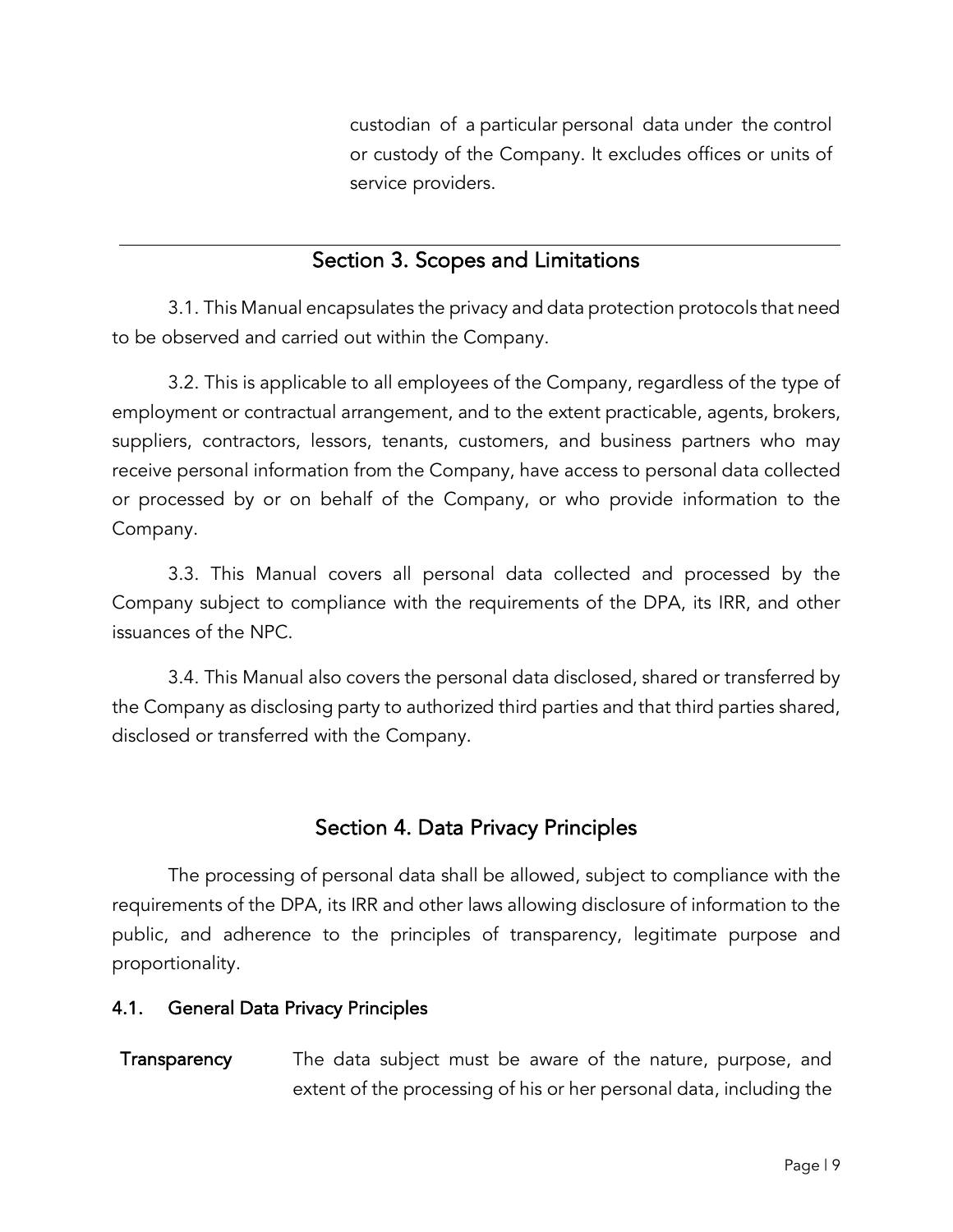risks and safeguards involved, the identity of personal information controller, his or her rights as a data subject, and how these can be exercised. Any information and communication relating to the processing of personal data should be easy to access and understand, using clear and plain language.

- Legitimate purpose The processing of information shall be compatible with a declared and specified purpose which must not be contrary to law, morals, or public policy.
- **Proportionality** The processing of information shall be adequate, relevant, suitable, necessary, and not excessive in relation to a declared and specified purpose. Personal data shall be processed only if the purpose of the processing could not reasonably be fulfilled by other means.

#### 4.2. General Principles in Collection, Processing and Retention of Data

#### 4.2.1 Data Collection must be for a declared, specified, and legitimate purpose

a. Consent is required prior to the collection and processing of personal data, subject to exemptions provided by the Act and other applicable laws and regulations. When consent is required, it must be time-bound in relation to the declared, specified and legitimate purpose. Consent given may be withdrawn.

b. The data subject must be provided specific information regarding the purpose and extent of processing, including, where applicable, the automated processing of his or her personal data for profiling, or processing for direct marketing, and data sharing.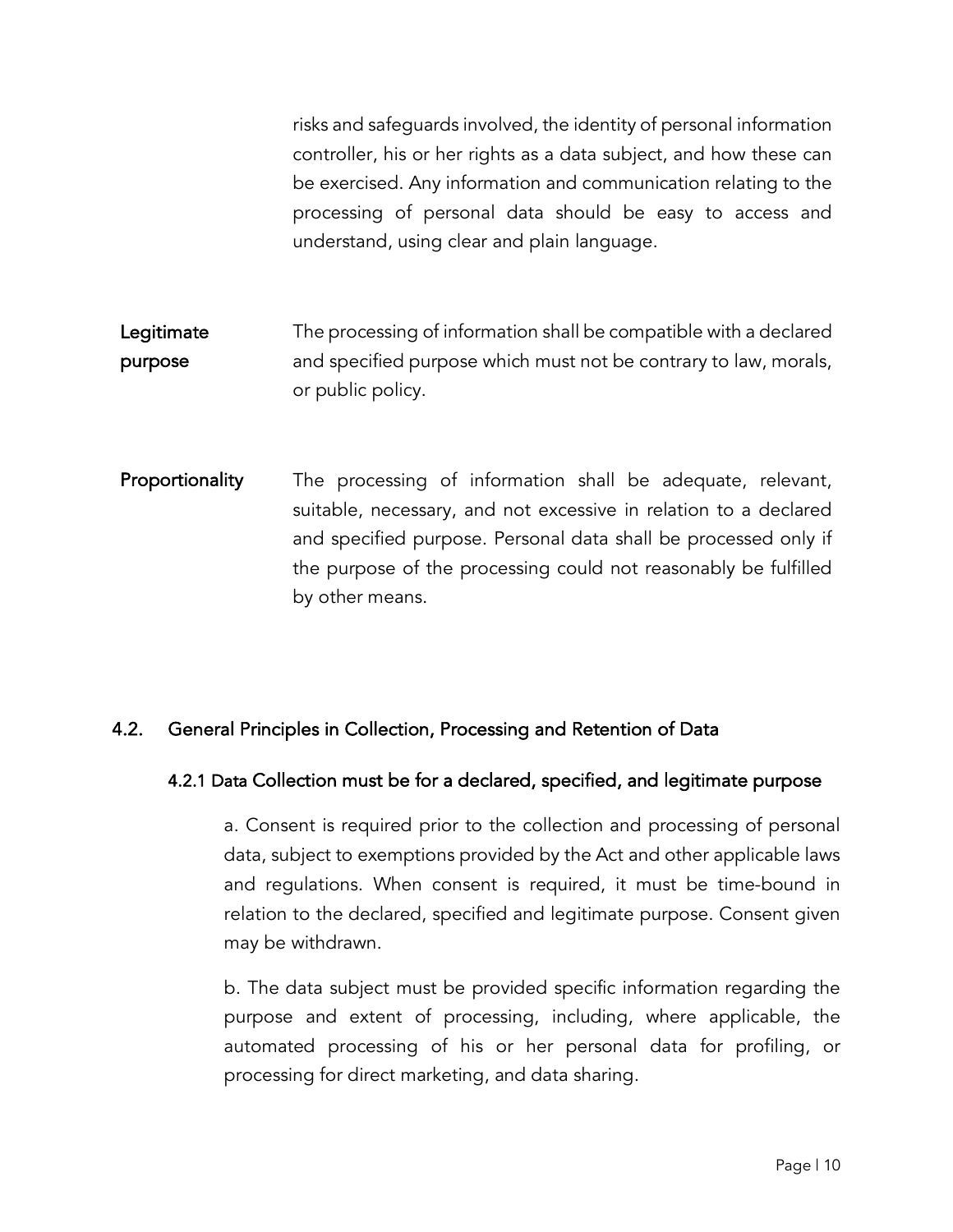c. Purpose should be determined and declared before, or as soon as reasonably practicable, after collection of personal data.

d. Only personal data that is necessary and compatible with declared, specified, and legitimate purpose shall be collected.

#### 4.2.2 Data Collection shall be processed fairly and lawfully

a. Processing of data shall uphold the rights of the data subject, including the right to refuse, withdraw consent, or object. It shall likewise be transparent, and allow the data subject sufficient information to know the nature and extent of processing.

b. Information provided to a data subject must always be in clear and plain language to ensure that they are easy to understand and access.

c. Processing of data must be in a manner compatible with a declared, specified, and legitimate purpose.

d. Processed of personal data should be adequate, relevant, and limited to what is necessary in relation to the purposes for which they are processed.

e. Processing of data shall be undertaken in a manner that ensures appropriate privacy and security safeguards.

#### 4.2.3 Data Processing should ensure data quality

a. Personal data should be accurate and where necessary for a declared, specified and legitimate purpose, kept up to date.

b. Inaccurate or incomplete data must be rectified, supplemented, destroyed or their further processing restricted.

#### 4.2.4 Personal data shall not be retained longer than necessary

a. Retention of personal data shall only be for as long as necessary:

(a) for the fulfillment of the declared, specified, and legitimate purpose;

(b) for the establishment, exercise or defense of legal claims; or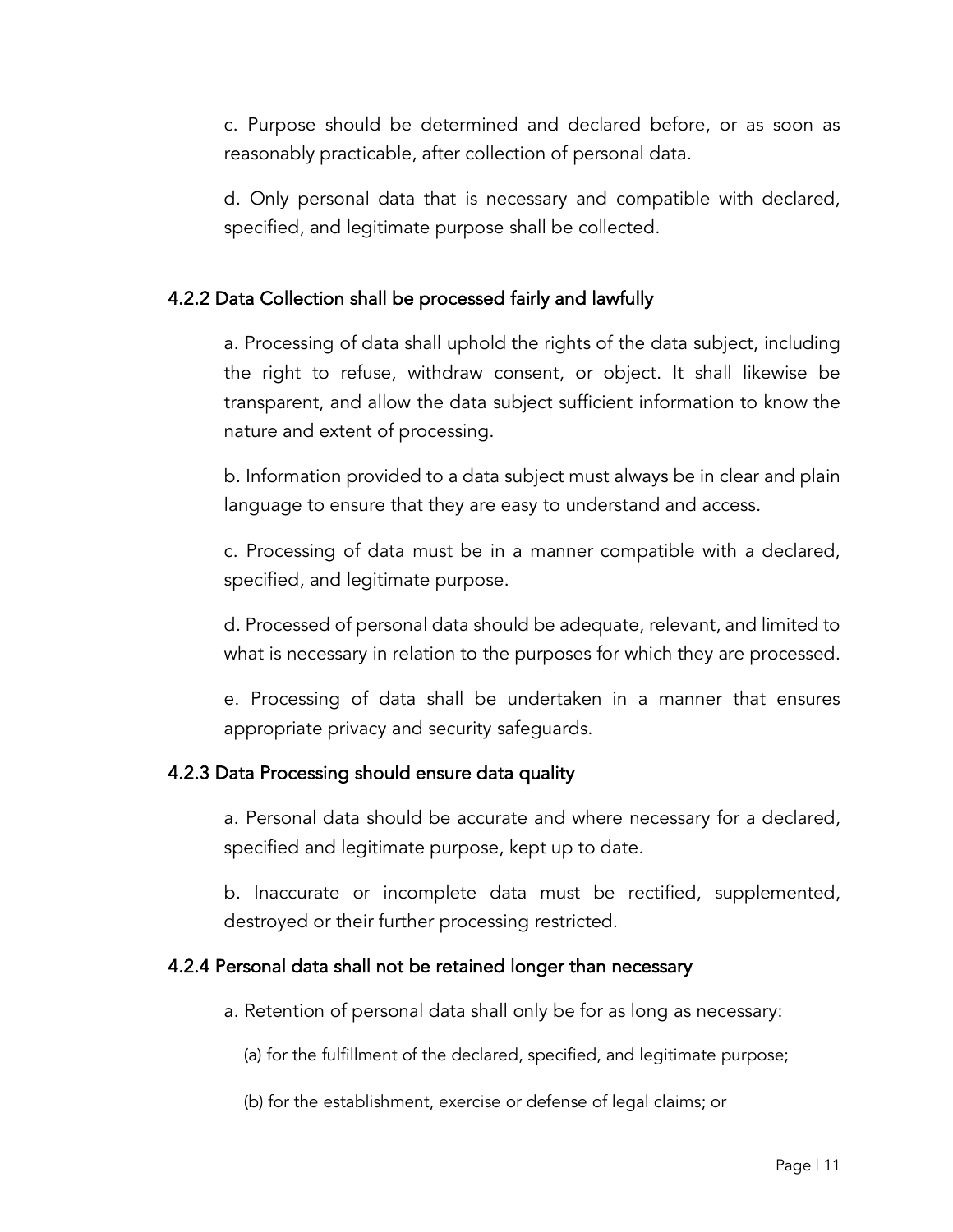(c) for legitimate business purposes, which must be consistent with standards followed by the applicable industry or approved by appropriate government agency.

b. Retention of personal data shall be allowed in cases provided by law.

c. Personal data shall be disposed or discarded in a secure manner that would prevent further processing, unauthorized access, or disclosure to any other party or the public, or prejudice the interests of the data subjects.

#### 4.2.5 Any authorized further processing shall have adequate safeguards

a. Personal data originally collected for a declared, specified, or legitimate purpose may be processed further for historical, statistical, or scientific purposes, and, in cases laid down in law, may be stored for longer periods, subject to implementation of the appropriate organizational, physical, and technical security measures required by the Act in order to safeguard the rights and freedoms of the data subject.

b. Personal data which is aggregated or kept in a form which does not permit identification of data subjects may be kept longer than necessary for the declared, specified, and legitimate purpose.

c. Personal data shall not be retained in perpetuity in contemplation of a possible future use yet to be determined.

#### 4.3. General principles for Data Sharing

- 4.3.1 Data sharing shall be allowed when it is expressly authorized by law, provided that there are adequate safeguards for data privacy and security, and processing adheres to principle of transparency, legitimate purpose and proportionality.
- 4.3.2 Data Sharing shall be allowed in the private sector if the data subject consents to data sharing, and the following conditions are complied with: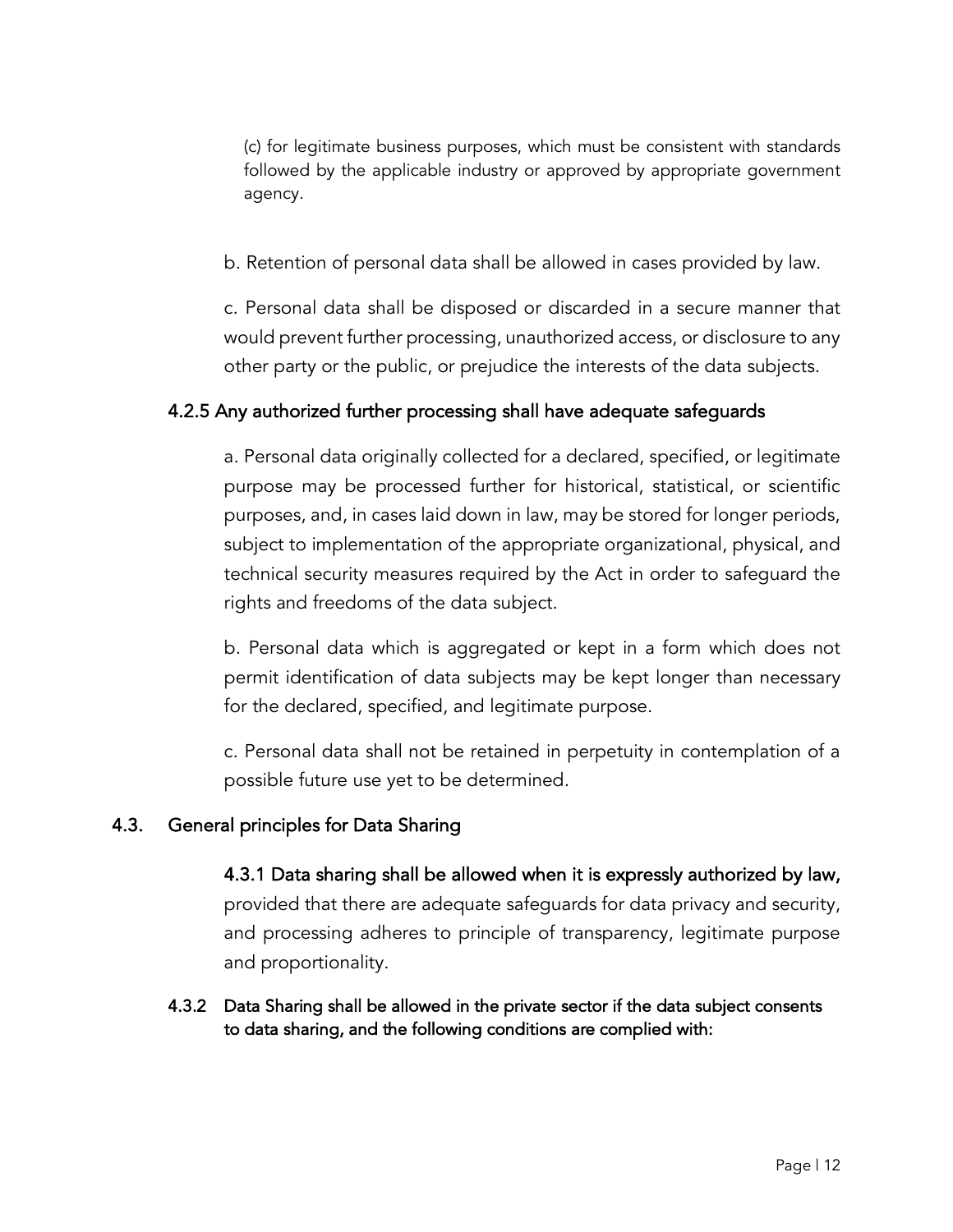- a. Consent for data sharing shall be required even when the data is to be shared with an affiliate or mother company, or similar relationships.
- b.
- c. Data sharing for commercial purposes, including direct marketing, be covered by a data sharing agreement.

(1) The data sharing agreement shall establish adequate safeguards for data privacy and security, and uphold rights of data subjects.

(2) The data sharing agreement shall be subject to review by the Commission on its own initiative or upon complaint of data subject.

d. The data subject shall be provided with the following information prior to collection or before data is shared:

(1) Identity of the personal information controllers or personal information processors that will be given access to the personal data;

- (2) Purpose of data sharing;
- (3) Categories of personal data concerned;
- (4) Intended recipients or categories of recipients of the personal data;
- (5) Existence of the rights of data subjects, including the right to access and correction, and the right to object; and

(6) Other information that would sufficiently notify the data subject of the nature and extent of data sharing and the manner of processing.

e. Further processing of shared data shall adhere to the data privacy principles laid down in the Act, these Rules, and other issuances of the Commission.

#### 4.3.3 Data collected from parties other than the data subject for purpose of research shall be allowed

When the personal data is publicly available, or has the consent of the data subject for purpose of research, data collection shall be allowed; provided that adequate safeguards are in place, and no decision directly affecting the data subject shall be made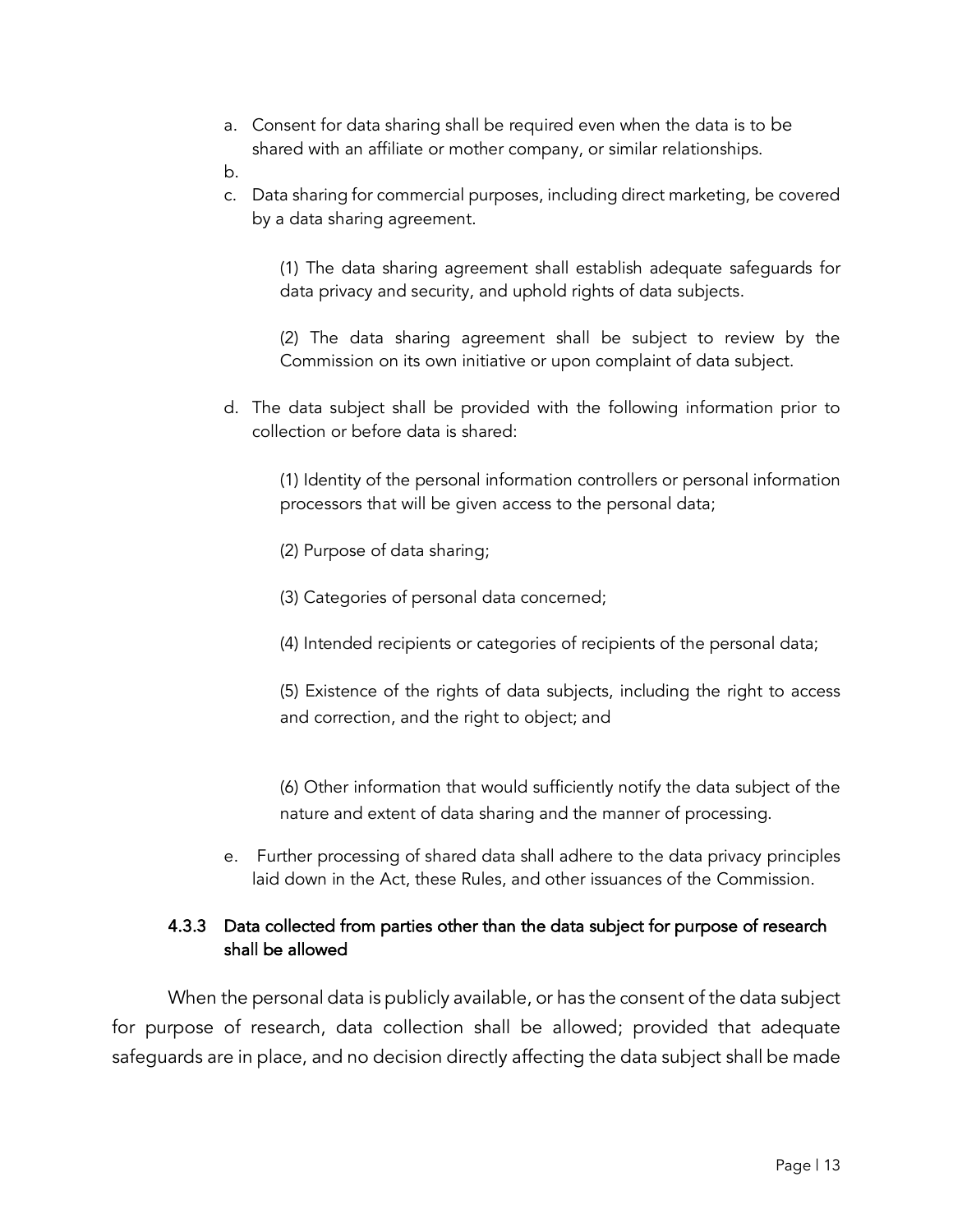on the basis of the data collected or processed. The rights of the data subject shall be upheld without compromising research integrity.

# Section 5. Processing of Personal Data

#### 5.1. Collection of personal information (PI)

- a. In circumstances where consent is needed, the Company will not collect personal information unless the data subject has given his or her consent prior to the collection or as soon as practicable and reasonable. The consent given is time-bound in relation to the declared, specified and legitimate purpose.
- b. Personal information is collected where a data subject is a party to a contractual agreement, and the collection is necessary in order to fulfil obligations under a contract.
- c. Personal Information is collected when it is necessary for compliance with a legal obligation to which the personal information controller is subject.
- d. Personal Information is collected when it is necessary to protect vitally important interest of the data subject, including life and health.
- e. Personal Information is collected when it is necessary to respond to national emergency, to comply with the requirements of public order and safety, or to fulfil functions of public authority.
- f. Personal Information is collected when it is reasonably necessary for, or directly related to, one or more of the Company's legitimate business purposes, activities, or functions.
- g. The Company will collect personal information about an individual only from the individual alone, except when circumstances warrants that such information be collected from a third party. Nevertheless, the Company will act reasonably to ensure that the individual is or has been made aware of the matter through its Privacy Policy.

#### 5.2. Collection of sensitive personal information (SPI)

- a. The Company will not collect sensitive personal information, except in any of the following cases:
	- (a) When the data subject has given his or her consent prior to the processing of SPI; or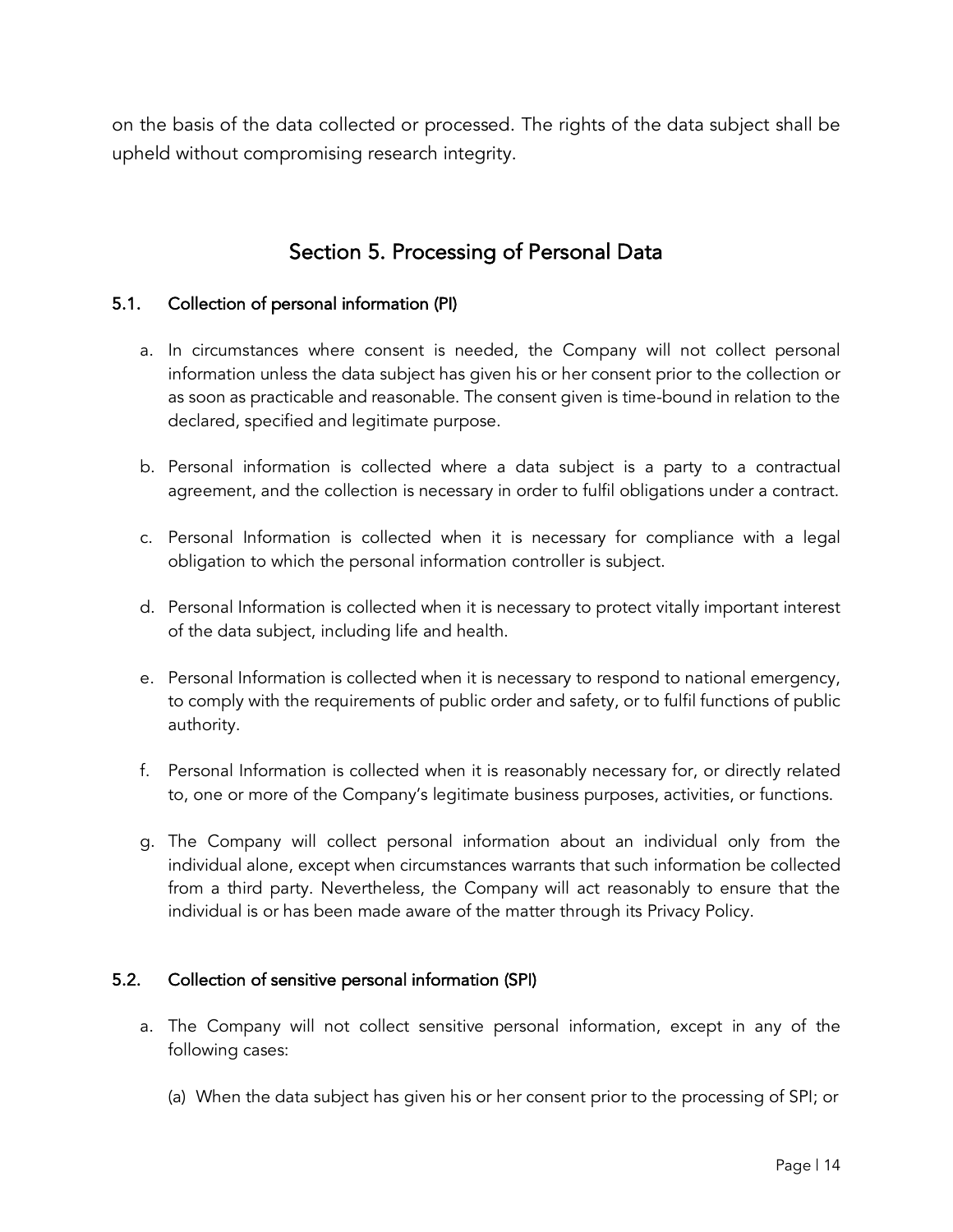- (b) When the processing of SPI is provided for by existing laws and regulations, and such other lawful criteria for processing SPI as provided by the DPA and other relevant laws.
- b. Should collection of sensitive personal information of an individual be necessary, the Company will take reasonable steps to ensure that the individual is aware of the matter through its Privacy Policy.

#### 5.3. Privacy Notice

Whenever the Company collects personal data about an individual, reasonable steps will be employed to ensure that the individual is aware of the following:

- (a) What information is collected
- (b) The purpose for which the information is collected
- (c) The intended recipients or parties to which the Company usually discloses such information
- (d) The security measures employed to protect information
- (e) The retention and disposal of information
- (f) The rights of the data subjects
- (g) The identity and contact details of the Company as the organization collecting and storing the information

#### 5.4. Use

The Company, its management and employees shall use the personal data collected only for its declared, specified, and legitimate purpose. However, in the event where the information will be used for a purpose other than those previously declared and specified, the Company shall reasonably act to ensure that the data subject is informed and his or her consent is obtained prior to processing.

#### 5.4.1 Direct Marketing

*Personal Information*. Use of personal information for direct marketing is permitted where the information has been collected from the data subject and the processing is necessary for the legitimate interests pursued by the Company.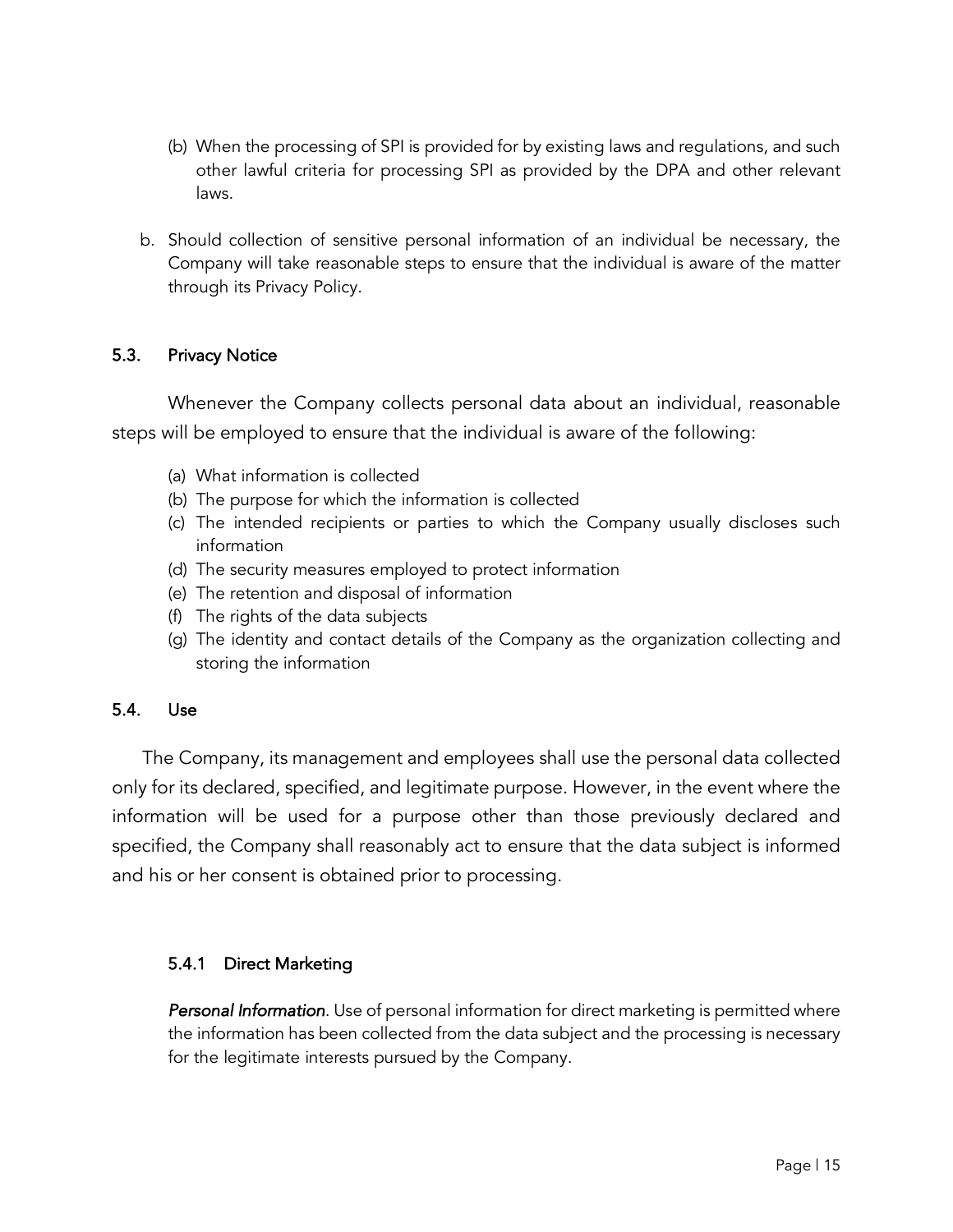*Sensitive Personal Information*. Use of sensitive personal information for direct marketing is permitted only when the data subject has consented to the use or disclosure of the information for that purpose.

In each direct marketing communication with the data subject, the Company shall prominently display a notice, that he or she may express a wish to "unsubscribe" or "optout" or not to receive any further direct marketing communications. The Company will not charge the data subject for giving effect to a request not to receive direct marketing communications.

#### 5.5. Access and Correction

5.5.1 As a general rule, the DPO shall, at the request of the data subject, provide the data subject with access to his/her personal data within a reasonable time after such request is made and will consider a request from the data subject for correction of that information.

5.5.2 The Company may impose a minimal charge upon the data subject to cover the cost of locating, retrieving, reviewing, and copying any material requested by the data subject.

5.5.3 Nevertheless, the Company may choose not to provide a data subject with access to in cases where:

1. The Company reasonably believes that giving access would pose a serious threat to the life, health, or safety of any individual, or to public health or public safety;

2. Providing access would have an unreasonable impact on the privacy and affairs of other data subjects;

3. The request for access is frivolous or vexatious, or the information requested is trivial;

4. The information relates to anticipated or existing legal proceedings and would not be discoverable in those proceedings;

5. Providing access would reveal the intentions of the Company in relation to negotiations with the data subjects in such a way as to prejudice those negotiations;

6. Providing access would be unlawful;

7. Denying access is authorized under law, rule or regulation, or a court/tribunal order;

8. Providing access would be likely to prejudice an investigation of possible unlawful activity or affect security, defense or international relations; or

9. Providing access would be likely to prejudice activities which are carried out by the Company on behalf of an enforcement or legal body.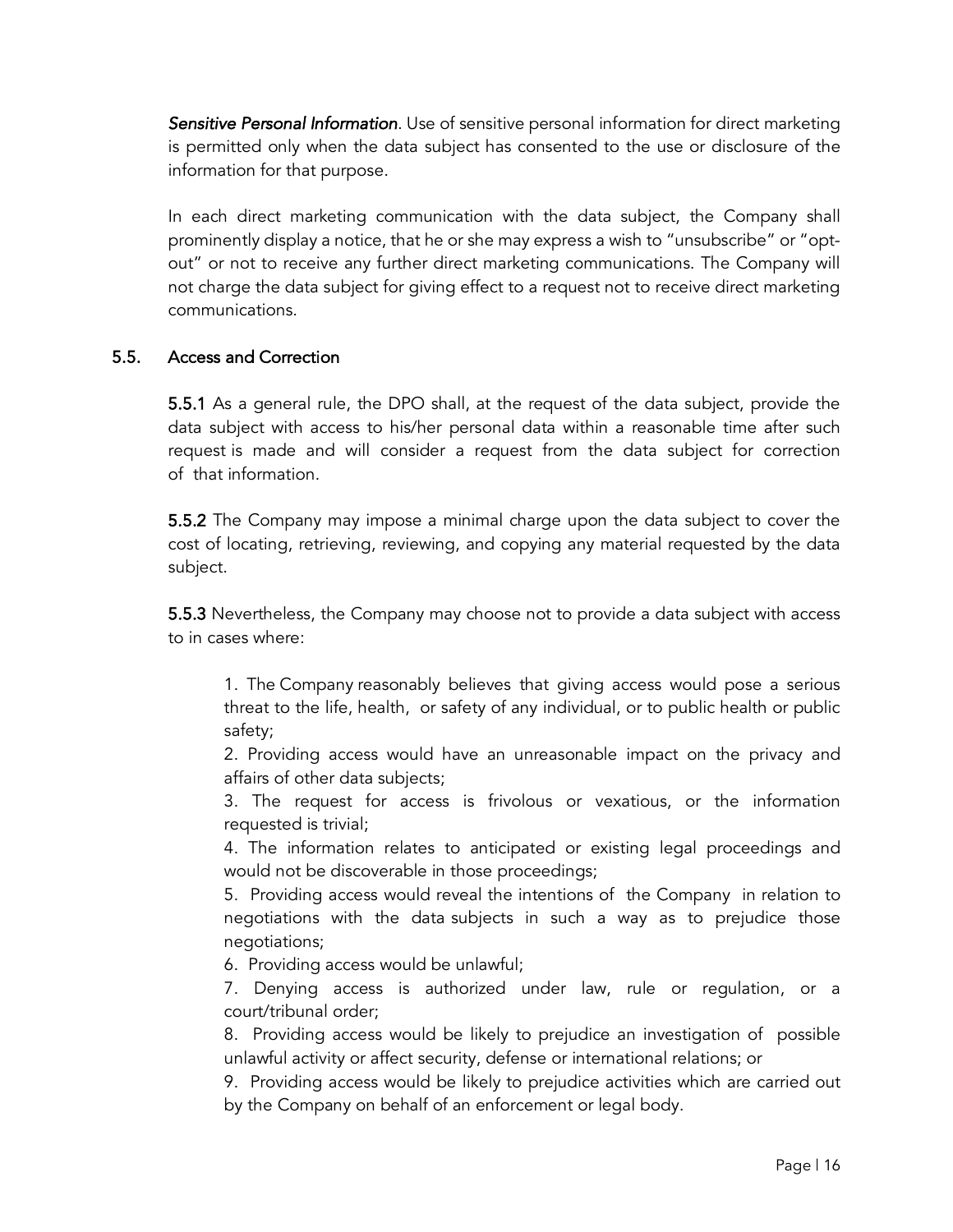In such cases, the DPO of the Company will give the individual a notice that sets out the reasons for the refusal.

#### 5.6. Data Sharing to Third Parties

Personal data shall be disclosed to third parties only for identified lawful business purposes and after obtaining appropriate consent from the data subjects, unless a law or regulation allows or requires otherwise. The Company shall ensure that data sharing shall have adequate safeguards for data privacy and security, and processing adhere to principles of transparency, legitimate purpose and proportionality.

Third parties collecting, storing or processing personal data on behalf of the Company shall:

- 1. Execute a Data Sharing Agreement to protect personal data consistent with this Manual, Privacy Policy and Notices, and other security measures as prescribed by law.
- 2. Sign non-disclosure agreements or confidentiality agreements which include privacy clauses in the contracts.
- 3. Establish procedures to meet the terms of their agreement with the Company to protect personal data in their custody or control.

#### 5.7. Storage, Retention and Destruction

Storage. The Company will ensure that personal data under its custody is protected against any accidental or unlawful destruction, alteration and disclosure as well as against any other unlawful processing. The Company will implement appropriate security measures in storing collected personal information, depending on the nature of the information.

Retention. All information gathered shall be retained in accordance with the retention limit set by our industry standards. The personal data shall be retained only for as long as necessary:

- 1. For the fulfilment of the purposes for which the data was obtained;
- 2. For the establishment, exercise, or defense of legal claims;
- 3. For legitimate business purposes; or
- 4. In some specific cases, as provided by law.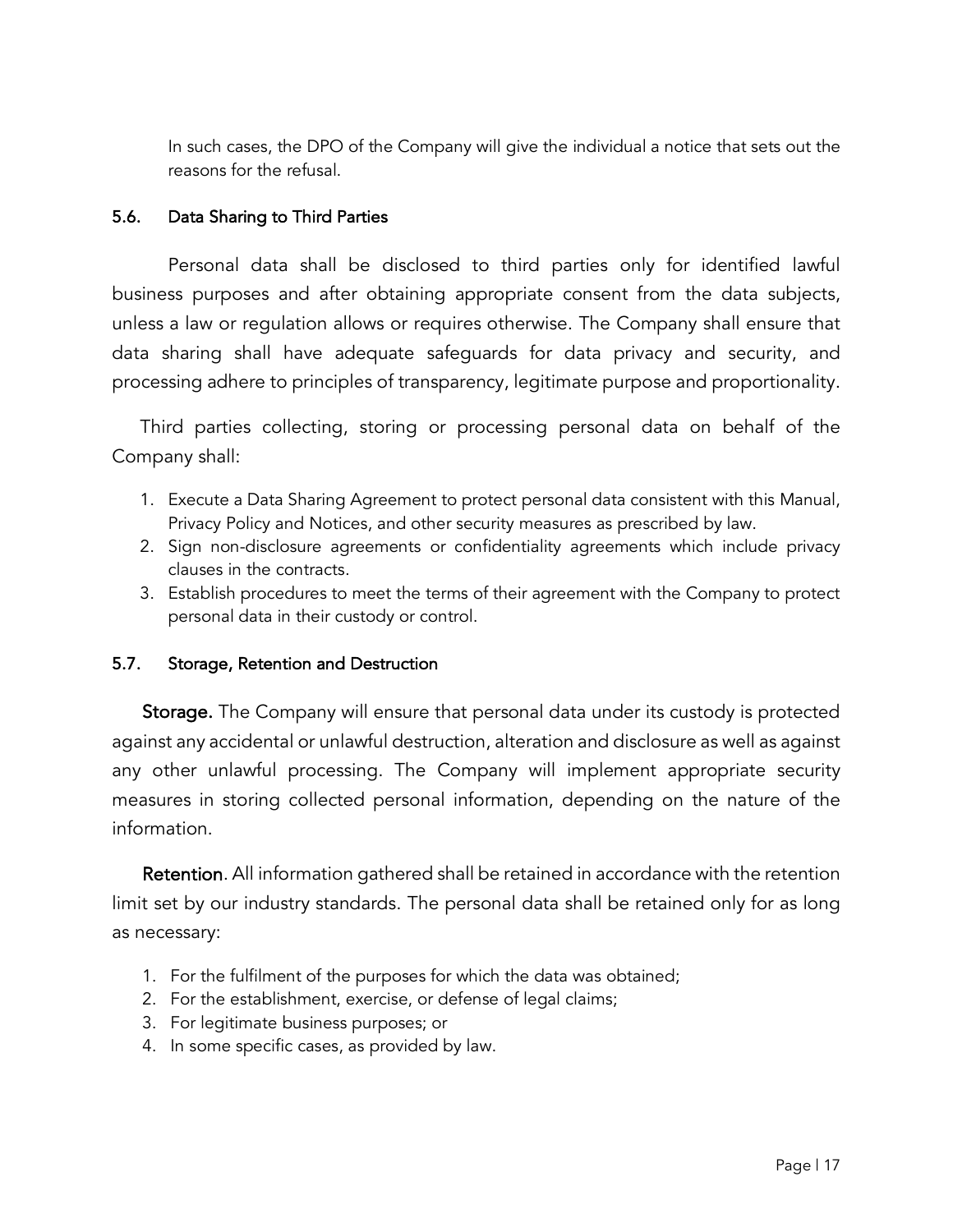Destruction. Thereafter, all hard and soft copies of personal information shall be disposed and destroyed, through secured means.

# Section 6. Security Measures

Security measures aim to maintain the *availability*, *integrity* and *confidentiality* of personal data and protect them against natural dangers such as accidental loss or destruction, and human dangers such as unlawful access, fraudulent misuse, unlawful destruction, alteration and contamination.

The Company shall implement reasonable and appropriate physical, technical and organizational measures for the protection of personal data under its custody or control.

The Process Owner/s, with the assistance of the DPO and Security Incident Response Team, shall monitor and implement the Company's compliance with Security Measures herein specified:

#### 6.1. Organizational Security Measures

Organizational Security Measures pertains to the human aspect of data protection, and shall include the following

#### 6.1.1 Data Protection Officer (DPO), or Compliance Officer for Privacy (COP).

The Company shall designate an individual who shall function as DPO. The DPO shall be accountable for ensuring the compliance by the Company with the DPA, its IRR, issuances by the NPC, and other applicable laws and regulation relating to privacy and data protection.

The Company shall also appoint COP(s) for its subsidiaries where appropriate to assist the supervising DPO in the performance of the latter's functions.

# *6.1.1.1 Functions of the DPO, COP and/or any other responsible personnel with similar functions*

A DPO shall, among others:

1. Monitor the Company's compliance with the DPA, its IRR, issuances by the NPC, and other applicable laws and policies.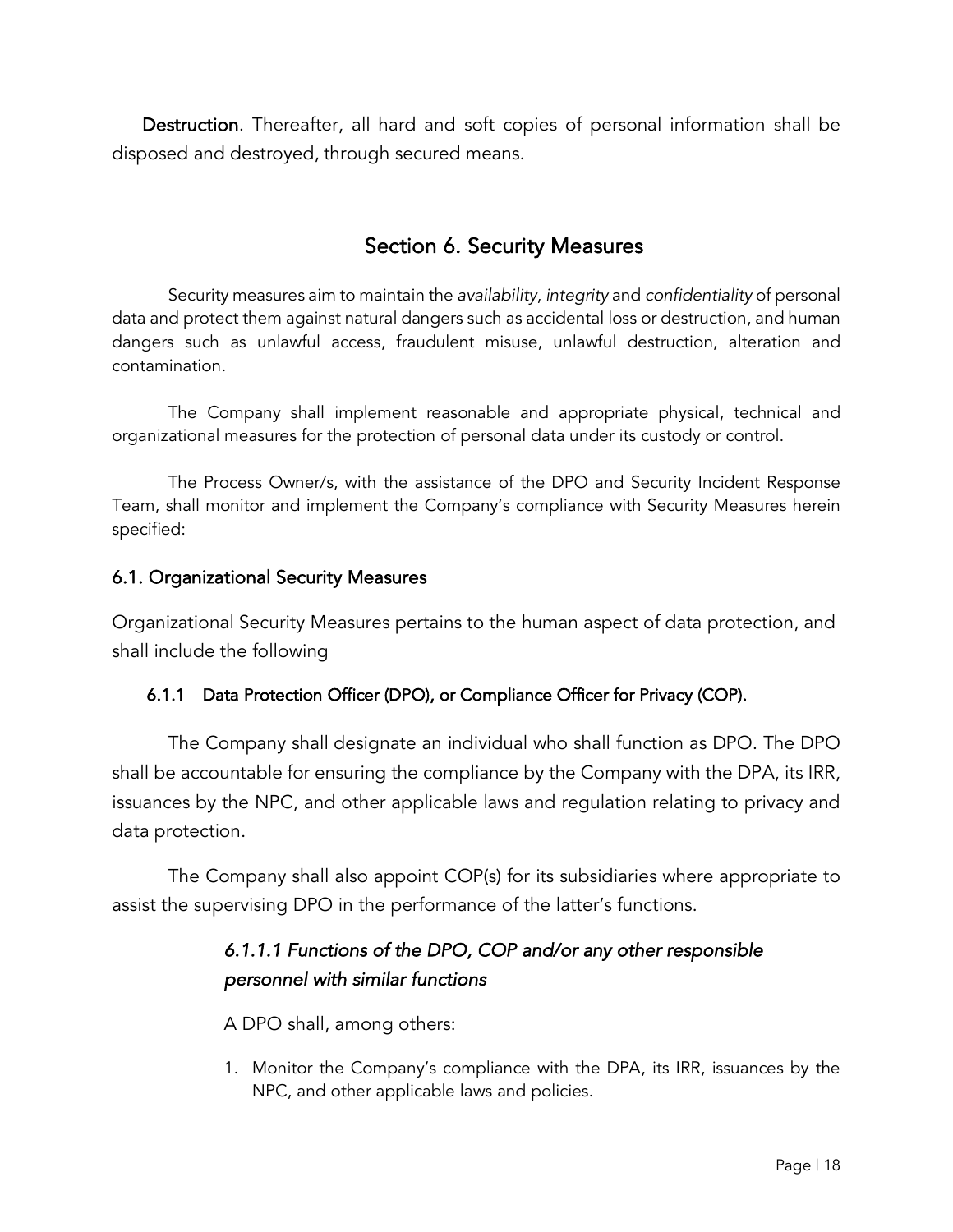- 2. Ensure the conduct of Privacy Impact Assessments relative to activities, measures, projects, programs, or systems of the Company.
- 3. Advice the Company regarding complaints and/or the exercise by data subjects of their rights.
- 4. Ensure proper data breach and security incident management by the Company, including the latter's preparation and submission to the NPC of the reports and other documentation concerning security incidents or data breaches within the prescribed period.
- 5. Inform and cultivate awareness on privacy and data protection within the Company.
- 6. Advocate for the development, review and/or revision of policies, guidelines, projects, and programs of the Company relating to privacy and data protection, by adopting a privacy by design approach.
- 7. Serve as the contact person of the Company vis-à-vis data subjects, the NPC and other authorities in all matters concerning data privacy or security issues or concerns.
- 8. Cooperate, coordinate and seek advice of the NPC regarding matters concerning data privacy and security.
- 9. Perform other duties and tasks that may be assigned by the Company that will further the interest of data privacy and security and uphold the rights of the data subjects.

Except for items 1 to 3, a COP shall perform all other functions of a DPO.

#### *6.1.1.2 Obligations of the Company relative to the DPO and/or COP*

The Company should:

- 1. Effectively communicate to its personnel, the designation of the DPO or COP and his or her functions.
- 2. Allow the DPO or COP to be involved from the earliest stage possible in all issues relating to privacy and data protections.
- 3. Provide sufficient time and resources (financial, infrastructure, equipment, training and staff) necessary for the DPO or COP to keep himself or herself updated with the developments in data privacy and security and to carry out his or her task effectively and efficiently.
- 4. Grant the DPO or COP appropriate access to the personal data it is processing, including the processing systems.
- 5. Where applicable, invite the DPO or COP to participate in meetings of senior and middle management to represent the interest of privacy and data protection.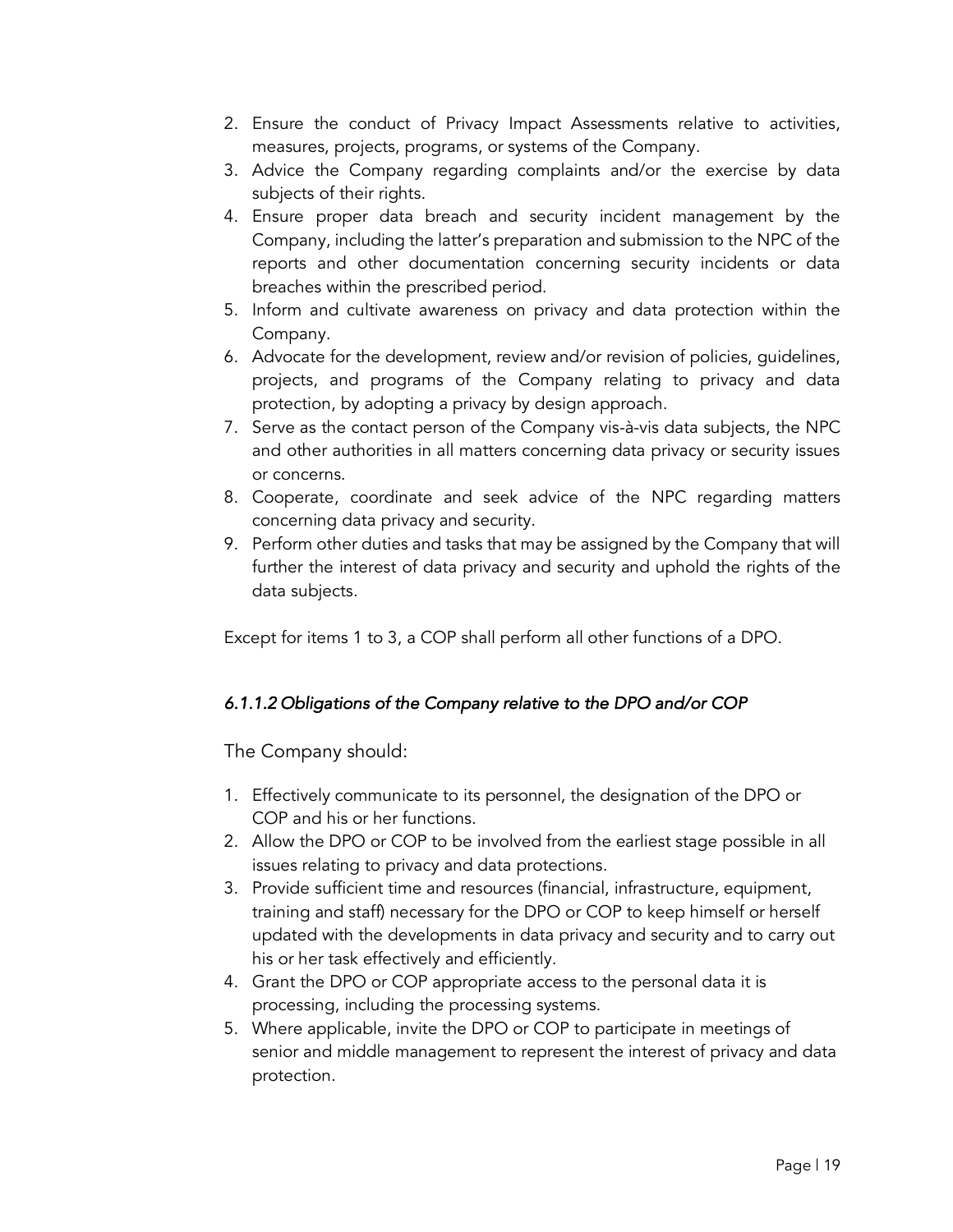- 6. Promptly consult the DPO or COP in the event of a personal data breach or security incident.
- 7. Ensure that the DPO or COP is made a part of all relevant working groups that deal with personal data processing activities conducted inside the Company, or with other Company.

#### 6.1.2 Conduct of Trainings or Seminars and Continuing Education on Data Privacy

All employees of the Company shall be required to read this Privacy Manual upon employment, and/or upon effectivity of this Manual, whichever is applicable.

An Inter-office Memo shall be disseminated to inform employees of any update or issuances of the NPC on data privacy and security, as well as of any update or amendment of this Privacy Manual.

The Company shall sponsor a mandatory training on data privacy and security for at least once a year. For employees directly involved in the processing of personal data, management shall ensure their attendance and participation in relevant trainings and orientations, as often as necessary.

#### 6.1.3 Conduct of Privacy Impact Assessment (PIA)

The Company through its Process Owners and DPO shall conduct a Privacy Impact Assessment relative to all activities, projects and systems involving processing of personal data.

#### 6.1.4 Duty of Confidentiality

All employees will be asked to sign a Non-Disclosure Agreement (NDA). All employees with access to personal data shall operate and hold personal data under strict confidentiality if the same is not intended for public disclosure. This obligation shall continue upon termination of their employment or contractual relations.

#### 6.1.5 Contracts with Personal Information Processors (PIPs)

The Company shall only engage those PIPs that provide sufficient guarantees to implement appropriate security measures specified in the DPA, its IRR, and other issuances of the NPC, and ensure the protection of the rights of the data subject.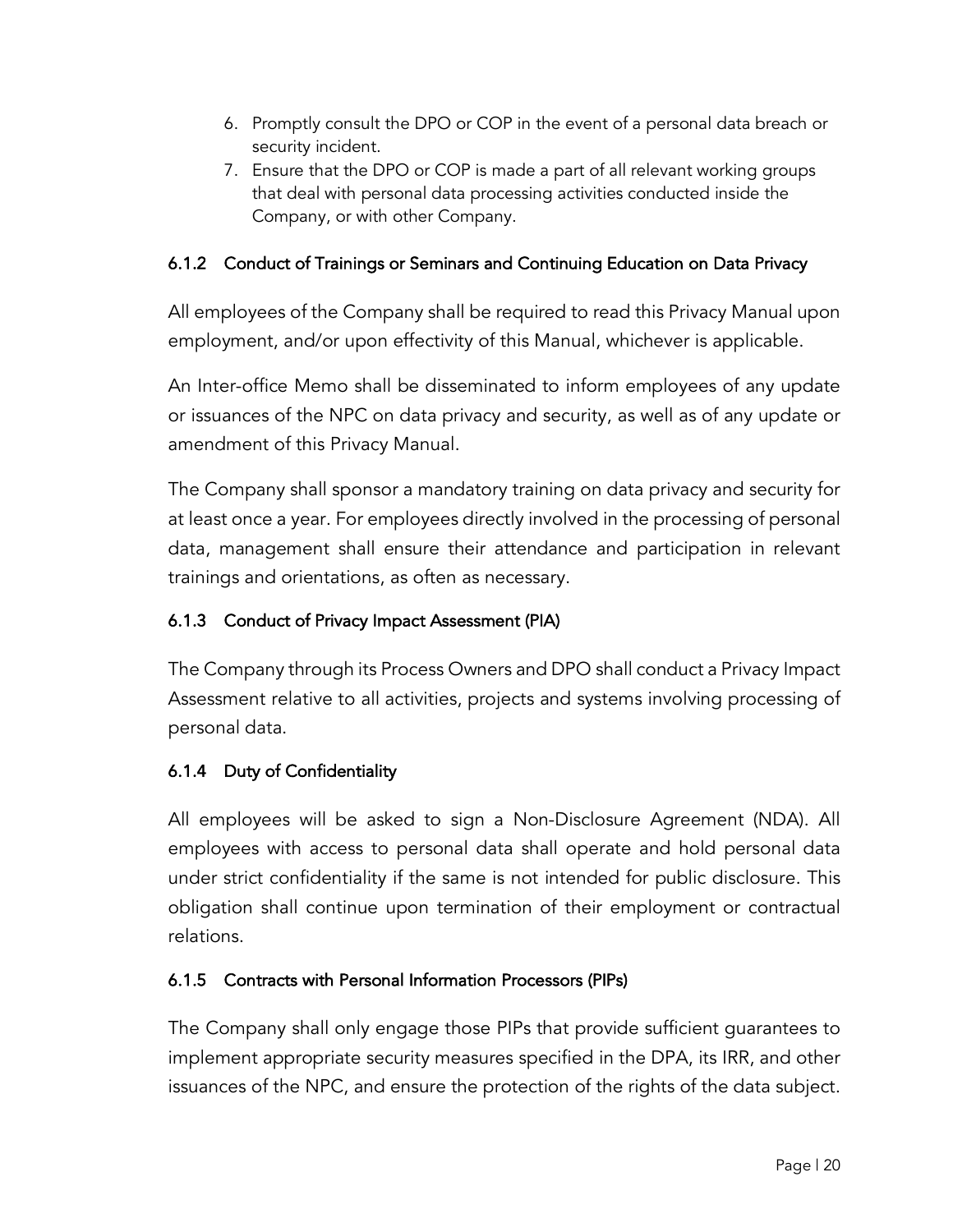#### 6.1.6 Review of Privacy Manual

This Privacy Manual shall be reviewed and evaluated annually. Privacy and security policies and practices within the Company shall be updated to remain consistent with current data privacy best practices.

#### 6.2. Physical Security Measures

#### 6.2.1 Format of data to be collected

Personal data in the custody of the Company may be in digital/electronic format and paper-based/physical format.

#### 6.2.2 Storage type and location

All personal data being processed by the Company shall be stored in a secured data room, whether it be a physical or virtual. Paper-based documents are kept in locked filing cabinets where only authorized personnel shall be allowed access. While the digital/electronic files are stored in password protected computers provided and installed by the company.

#### 6.2.3 Access procedure of employees

Only authorized employees shall be allowed inside the data room. For this purpose, they shall each be given a duplicate of the key to the room. Other employees may be granted access to the room upon filing of an access request form with the Data Protection Officer or Process Owner and the latter's approval thereof.

#### 6.2.4 Monitoring and limitation of access to room or facility

All employees authorized to enter and access the data room or facility must fill out and register with the online registration platform of the Company, and a logbook placed at the entrance of the room. They shall indicate the date, time, duration and purpose of each access.

#### 6.2.5 Design of office space/work station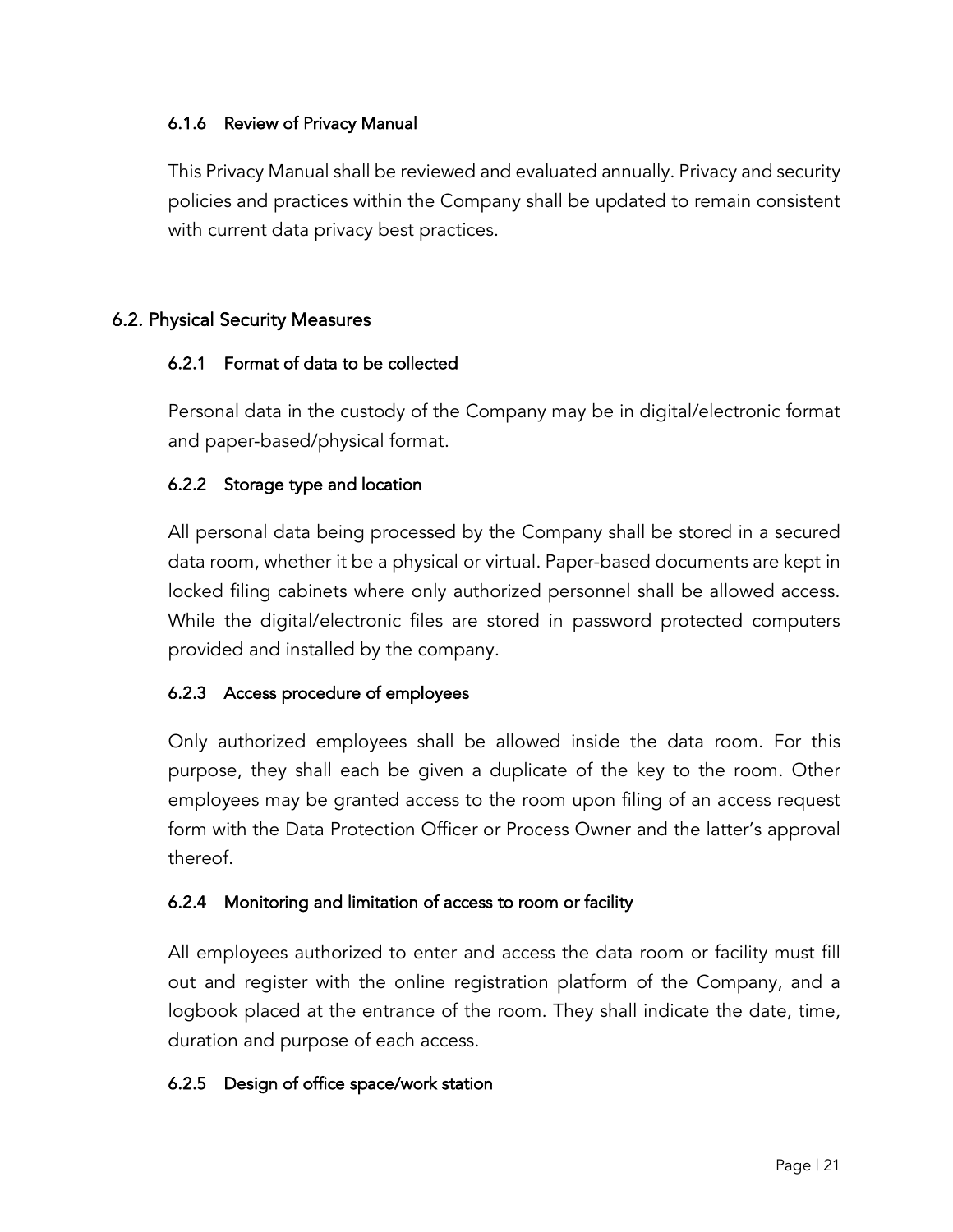Computers shall be positioned with considerable spaces between them to maintain privacy and protect the processing of personal data.

#### 6.2.6 Duties and responsibilities of employees involved in processing

Employees involved in processing shall always maintain confidentiality and integrity of personal data. All employees, whether authorized or not, shall not be allowed to bring their own gadgets or storage device of any form when processing personal data or entering the data storage room.

#### 6.2.7 Modes of transfer of personal data within the Company, or to third parties

Transfers of personal data via electronic mail shall use a secure email facility with encryption of the data, including any or all attachments. Facsimile technology shall not be used for transmitting documents containing personal data.

#### 6.2.8 Retention and disposal procedure

The Company shall retain the personal data in its custody and control in accordance with the retention limit set by our industry standards. Upon expiration of such period, all physical and electronic copies of the personal data shall be destroyed and disposed of using secure technology.

#### 6.3 Technical Security Measures

#### 6.3.1 Monitoring for security breaches

6.3.1.1 The Company through its IT Department shall monitor its information and communication system/s through the employment of file integrity monitoring.

6.3.1.2 The IT Department shall run vulnerability scans periodically to detect outdated versions of software and misconfigured networks.

6.3.1.3 The IT Department shall use an intrusion detection system to monitor security breaches and to alert of any attempt to interrupt or disturb its information and communication system/s.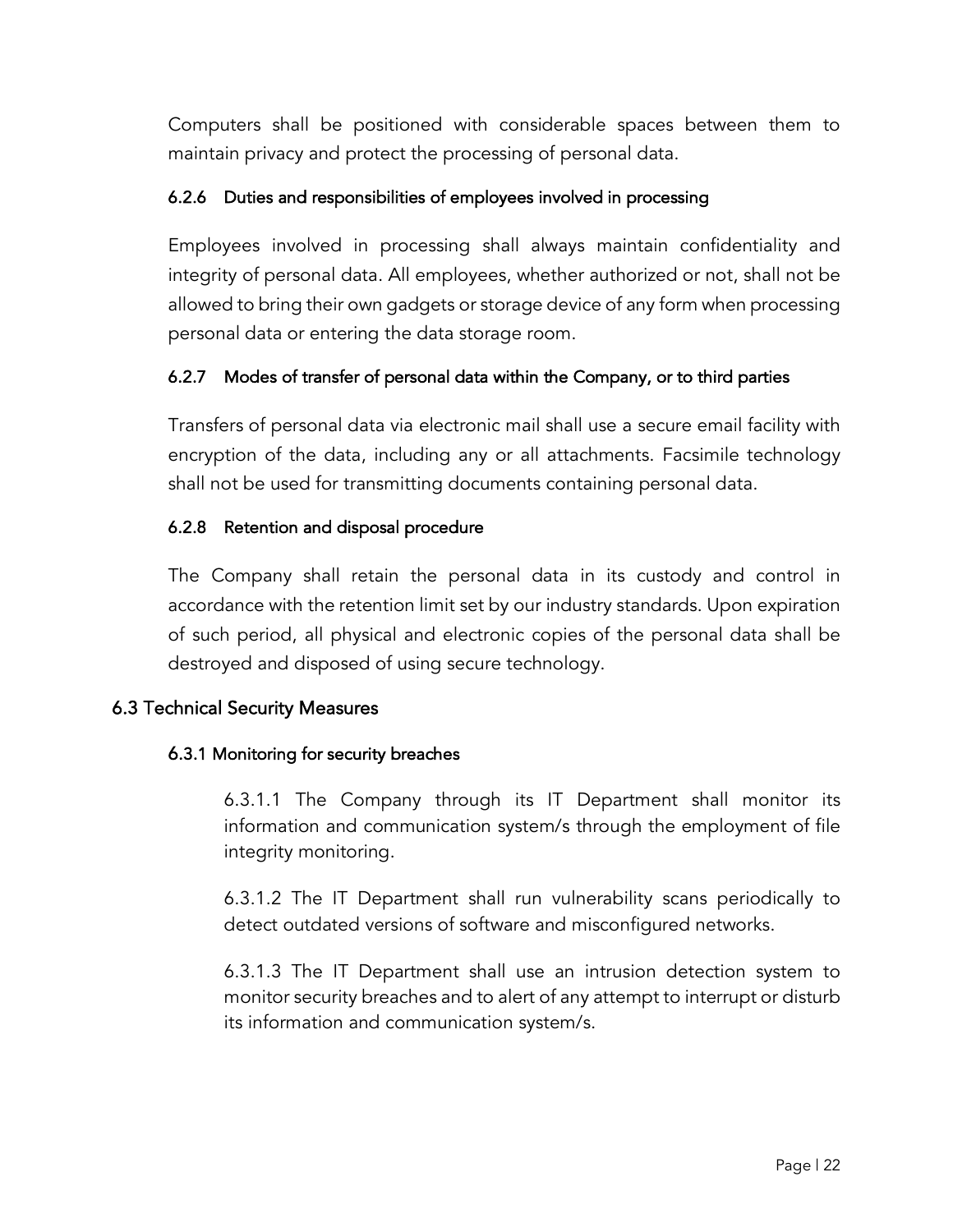6.3.1.4 The IT Department shall regularly read the firewall logs to monitor security breaches and alert itself of any unauthorized attempt to access the Company network.

#### 6.3.2 Security features of the software/s and application/s used

6.3.2.1 The IT Department shall first review and evaluate software applications before the installation thereof in computers and devices of the organization to ensure the compatibility of security features with overall operations.

6.3.2.2 The IT Department shall procure and install antivirus software for all Company devices where personal data are stored, including tablets and smartphones that regularly access the internet.

6.3.2.3 The IT Department shall use web application firewall to protect its servers and databases from malicious online attacks.

# 6.3.3 Process for regularly testing, assessment and evaluation of effectiveness of security measures

The Company shall review security policies, conduct vulnerability assessments and perform penetration testing within the company on regular schedule to be prescribed by the IT Department.

## 6.3.4 Encryption, authentication process, and other technical security measures that control and limit access to personal data

Encryption. The Company shall employ encryption of personal data most especially sensitive personal data by encoding them into scrambled text using algorithms that render it unreadable unless a cryptographic key is used to convert it.

Authentication. Each employee with access to personal data shall verify his or her identity using a secure encrypted link and multi-level authentication. Any passwords or passcodes used to access personal data should be of maximum strength to deter any password attacks.

Other technical measures. The Company shall use or procure such other technical security measures to keep its software security tools up-to-date.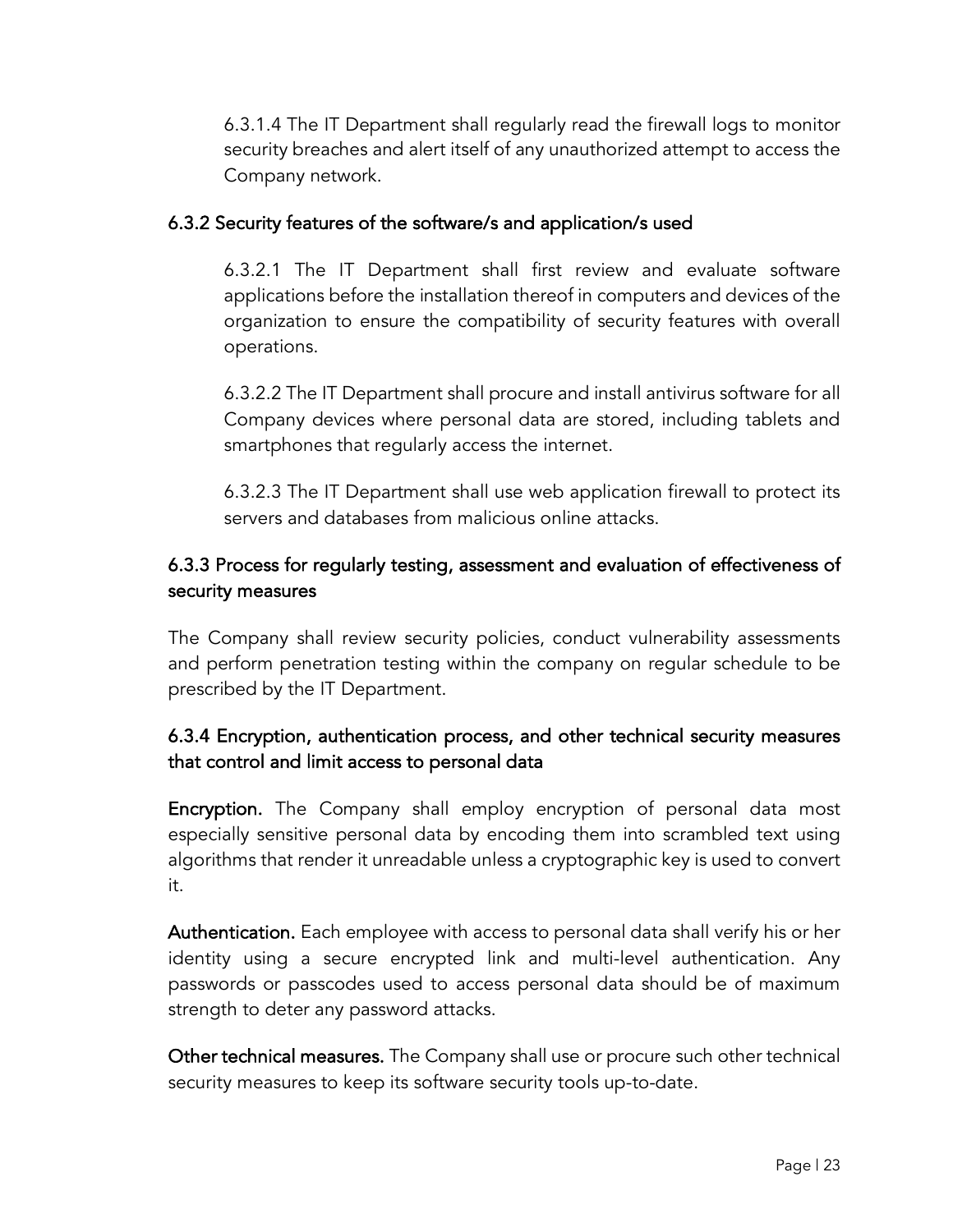# Section 7. Breach and Security Incidents

#### 7.1. Creation of a Security Incident Response Team

A Security Incident Response Team (SIRT) comprising of five (5) officers shall be responsible for ensuring immediate action in the event of a security incident or personal data breach. The team shall conduct an initial assessment of the incident or breach in order to ascertain the nature and extent thereof. It shall also execute measures to mitigate the adverse effects of the incident or breach. Other employees/personnel may be called on to join the team on a per incident basis when their expertise or background is appropriate and necessary to effectively address the incident, as recommended by the team officers and approved by the CEO.

#### 7.2. Duties and Responsibilities of the Security Incident Response Team

The team is generally responsible for the following:

- 1. Implementing security incident management policy of the PIC or PIP;
- 2. Managing security incidents and personal data breaches; and
- 3. Compliance by the Company with the relevant provisions of the Act, its IRR, and all related issuances by the Commission on personal data breach management.

Further duties and responsibilities include:

- 1. Investigate, assess and evaluate security incidents and personal data breaches in coordination with all concerned departments of the Company;
- 2. Restore integrity to the information and communication system;
- 3. Recommend mitigation and remedial measures to be performed by the Process Owner/s and other concerned departments;
- 4. Accomplish of a written report detailing the actions taken in compliance with the DPA;
- 5. Serve as the contact person/s for all reports of security incidents or personal data breaches; and
- 6. Act as custodian of all reports and documents submitted or prepared in relation to all security incidents and personal data breaches.

#### 7.3. Measures to prevent and minimize occurrence of breach and security incidents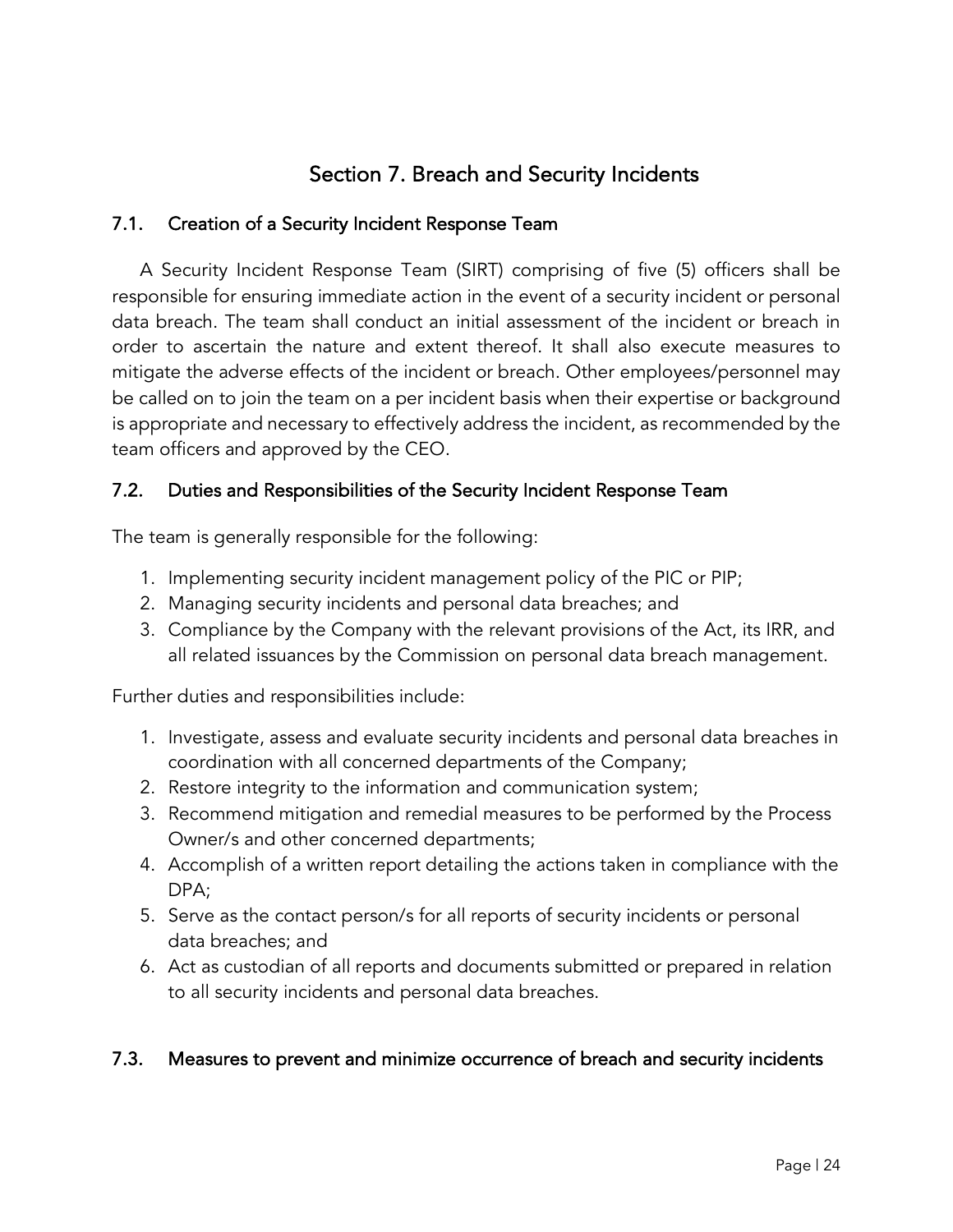The Company through its Security Incident Response Team and Process Owner/s shall regularly conduct a Privacy Impact Assessment to identify risks in the processing system and monitor for security breaches and vulnerability scanning of computer networks. A periodic review of policies and procedures being implemented in the Company shall also be conducted.

#### 7.4. Procedure for recovery and restoration of personal data

The Company shall always maintain a backup file for all personal data under its custody and control. In the event of a security incident or data breach, it shall always compare the backup with the affected file to determine the presence of any inconsistencies or alterations resulting from the security incident or data breach.

#### 7.5. Notification protocol

 $\overline{a}$ 

#### 7.5.1 Mandatory Notification: for the National Privacy Commission

Notification shall be required upon knowledge of or when there is a reasonable belief by the Company that a personal data breach requiring notification has occurred, under the following conditions:

1. It involves sensitive personal information or any *other information1* that may be

used to enable identity fraud;

- 2. There is reason to believe that the information may have been acquired by an unauthorized person; and
- 3. There is reason to believe that the unauthorized acquisition is likely to give rise

to a real risk of serious harm to any affected data subject.

Where there is uncertainty regarding the need to notify the NPC, the following additional factors shall be considered by the Company:

1. The likelihood of harm or negative consequences on the affected data subjects;

<sup>&</sup>lt;sup>1</sup> "Other information" shall include, but not be limited to: data about financial or economic situation of the data subject; usernames, passwords and other login data; biometric data; copies of identification documents, licenses or unique identifiers like Philhealth, SSS, GSIS, TIN numbers; or other similar information, which may be made basis of decisions concerning the data subject, including the grant of rights or benefits.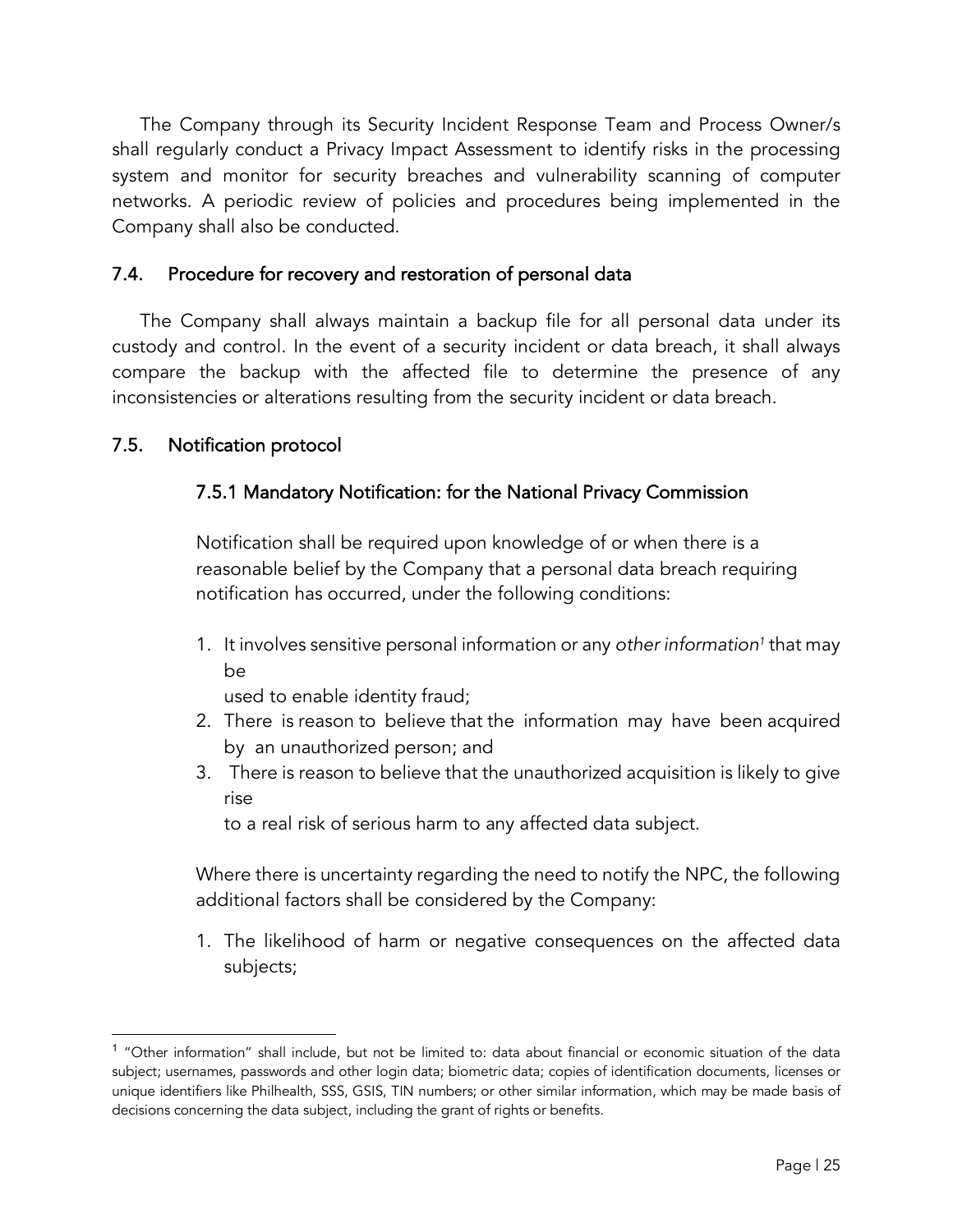- 2. Notification could reduce the risks arising from the personal data breach reasonably believed to have occurred;
- 3. The data breach would likely affect national security, public safety, public order, or public health;
- 4. The data breach affects at least one hundred (100) individuals;
- 5. The personal data involved is required by applicable laws or rules to be confidential; and
- 6. The personal data belongs or refers to vulnerable groups.

The DPO shall notify the NPC within seventy-two (72) hours after the Company has determined that a confirmed data breach meets the conditions set out in this Section.

For this purpose, the DPO shall send a notification letter to the NPC via email. The DPO shall make sure to obtain a confirmation from the NPC that it has received the notification letter.

## 7.5.2 Personal Data Breach Notification to the Data Subject(s)

The Company must also notify the affected data subject within the same period, unless there are grounds recognized by law that allow the Company to forego with such notification.

In determining whether a valid ground exists for not notifying or postponing the notification of the affected data subjects, the Company, through the DPO, may consult with the NPC.

The notification shall include, but not be limited to:

- 1. Nature of the breach;
- 2. Personal data possibly involved;
- 3. Measures taken to address the breach;
- 4. Measures taken to reduce the harm or negative consequences of the breach;
- 5. Representative of the PIC, including his or her contact details, from whom the data subject can obtain additional information regarding the breach; and
- 6. Any assistance to be provided to the affected data subjects.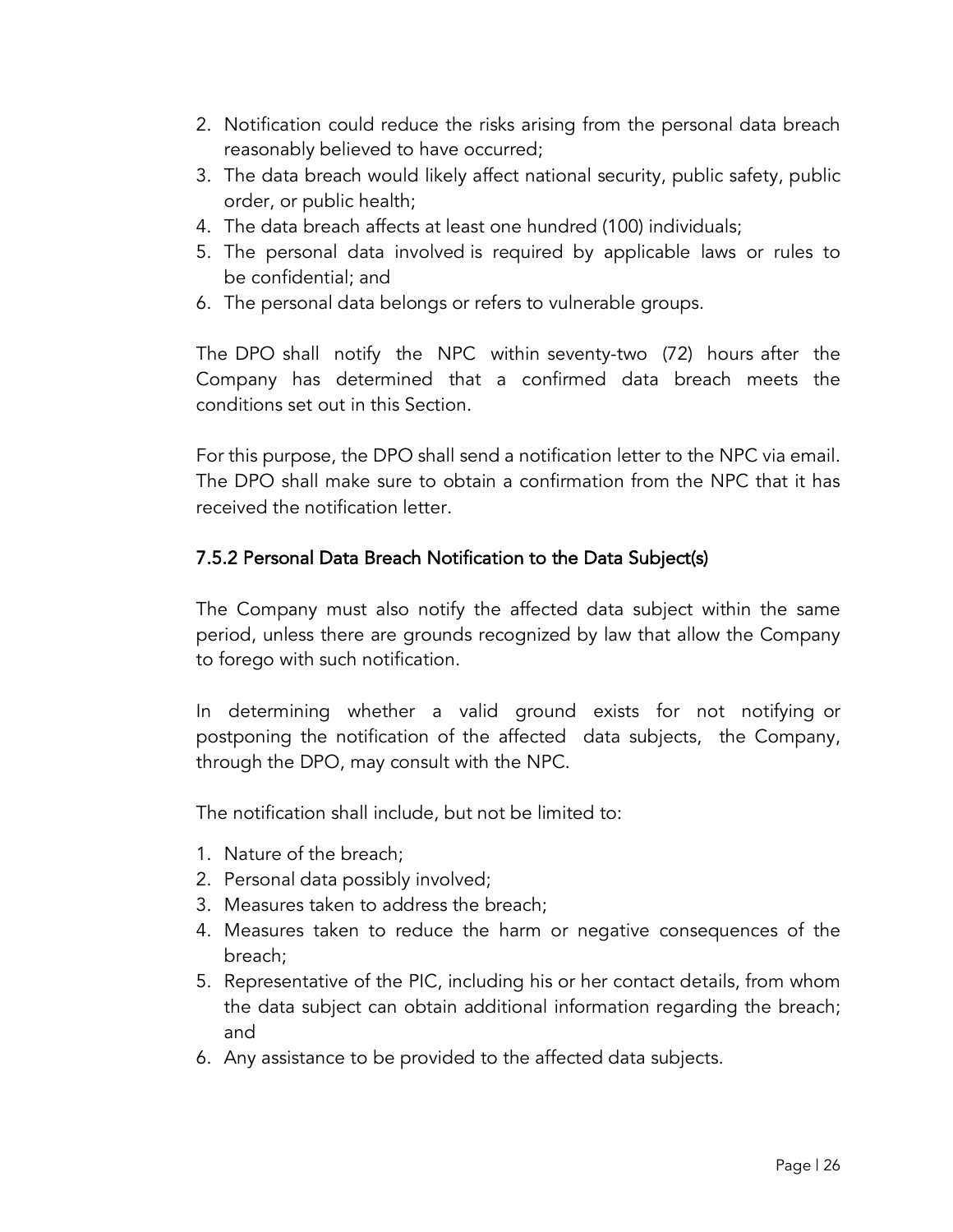## 7.6. Documentation and reporting procedure of security incidents or a personal data breach

All security incidents and personal data breaches shall be documented through written reports, including those not covered by the notification requirements.

The Security Incident Response Team shall prepare a detailed documentation of every incident or breach encountered, as well as an annual report, to be submitted to management and the NPC, within the prescribed period.

For detailed guidelines, refer to the Security Incident Management Policy.

# Section 8. Rights of Data Subject



The right to be informed The data subject have the right to be informed that his or her personal data will be, are being, or were, collected and processed.



The data subject shall have the right to find out whether a Company holds any personal data about him and if so, gain "reasonable access" to them. Through this right, a data subject may also ask to be provided a written description of the kind of information that a Company have about him or her

as well as its purpose/s for holding them.



The data subject shall have the right to object to the processing of his or her personal data, including processing for direct marketing, automated processing or profiling. The data subject shall also be notified and given an opportunity to withhold consent to the processing in case of changes or any amendment to the information supplied or previously declared to the data subject.

When the data subject object or withhold consent, the Company should no longer process the personal data, unless the processing is pursuant to a subpoena, for obvious purposes, or a result of a legal obligation.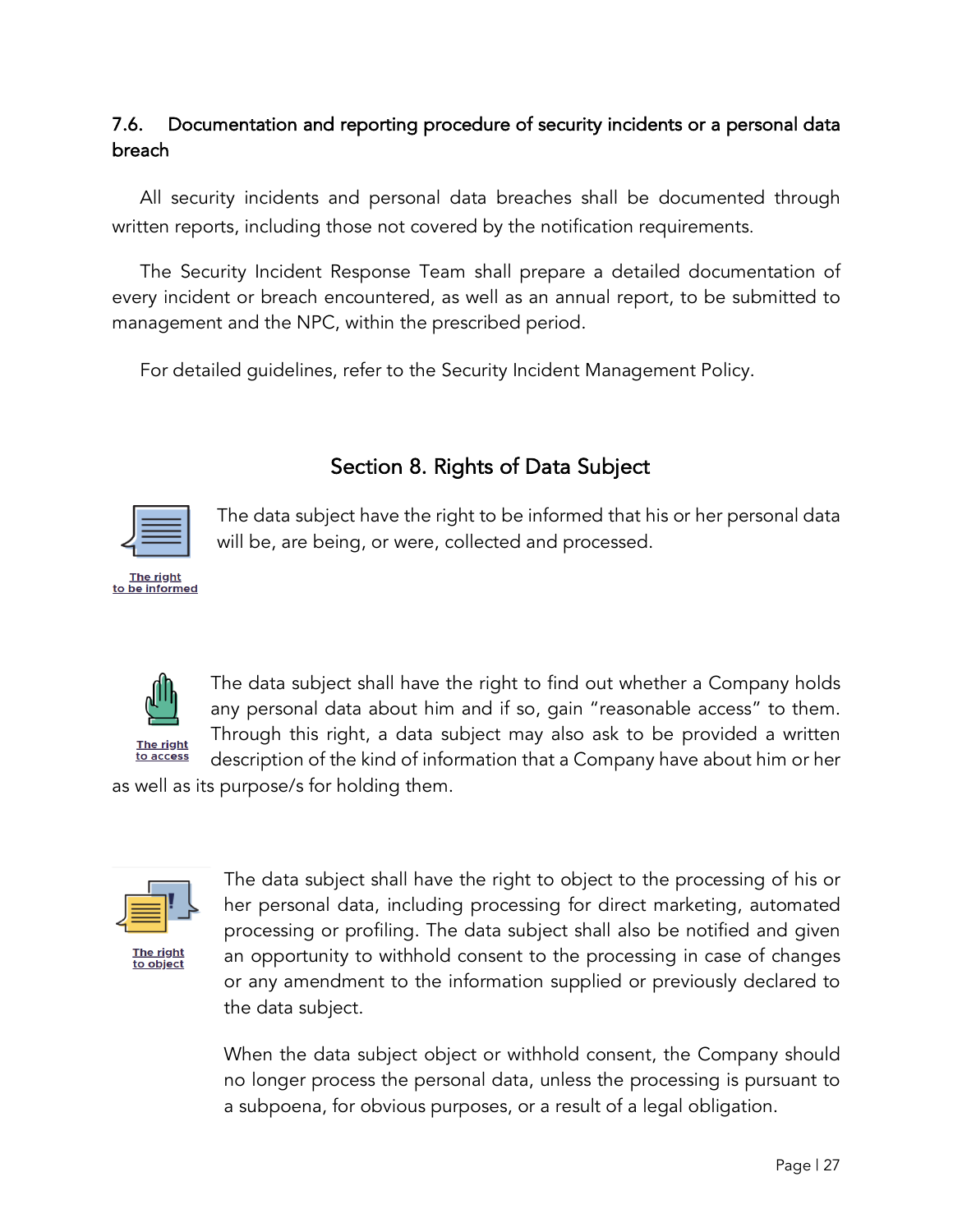

The data subject shall have the right to suspend, withdraw or order the blocking, removal or destruction of his or her personal data from the personal information controller's filing system.

This right may be exercised upon discovery and substantial proof of any of the following:

- 1. The personal data is incomplete, outdated, false, or unlawfully obtained;
- 2. The personal data is being used for purpose not authorized by the data subject;
- 3. The personal data is no longer necessary for the purposes for which they were collected;
- 4. The data subject withdraws consent or objects to the processing, and there is no other legal ground or overriding legitimate interest for the processing;
- 5. The personal data concerns private information that is prejudicial to data subject, unless justified by freedom of speech, of expression, or of the press or otherwise authorized;
- 6. The processing is unlawful; or
- 7. The personal information controller or personal information processor violated the rights of the data subject.



The data subject shall be indemnified for any damages sustained due to such inaccurate, incomplete, outdated, false, unlawfully obtained or unauthorized use of personal data, taking into account any violation of his or her rights and freedoms as data subject.



The data subject through the National Privacy Commission can file complaint when his data privacy is breached.

The right to file a complaint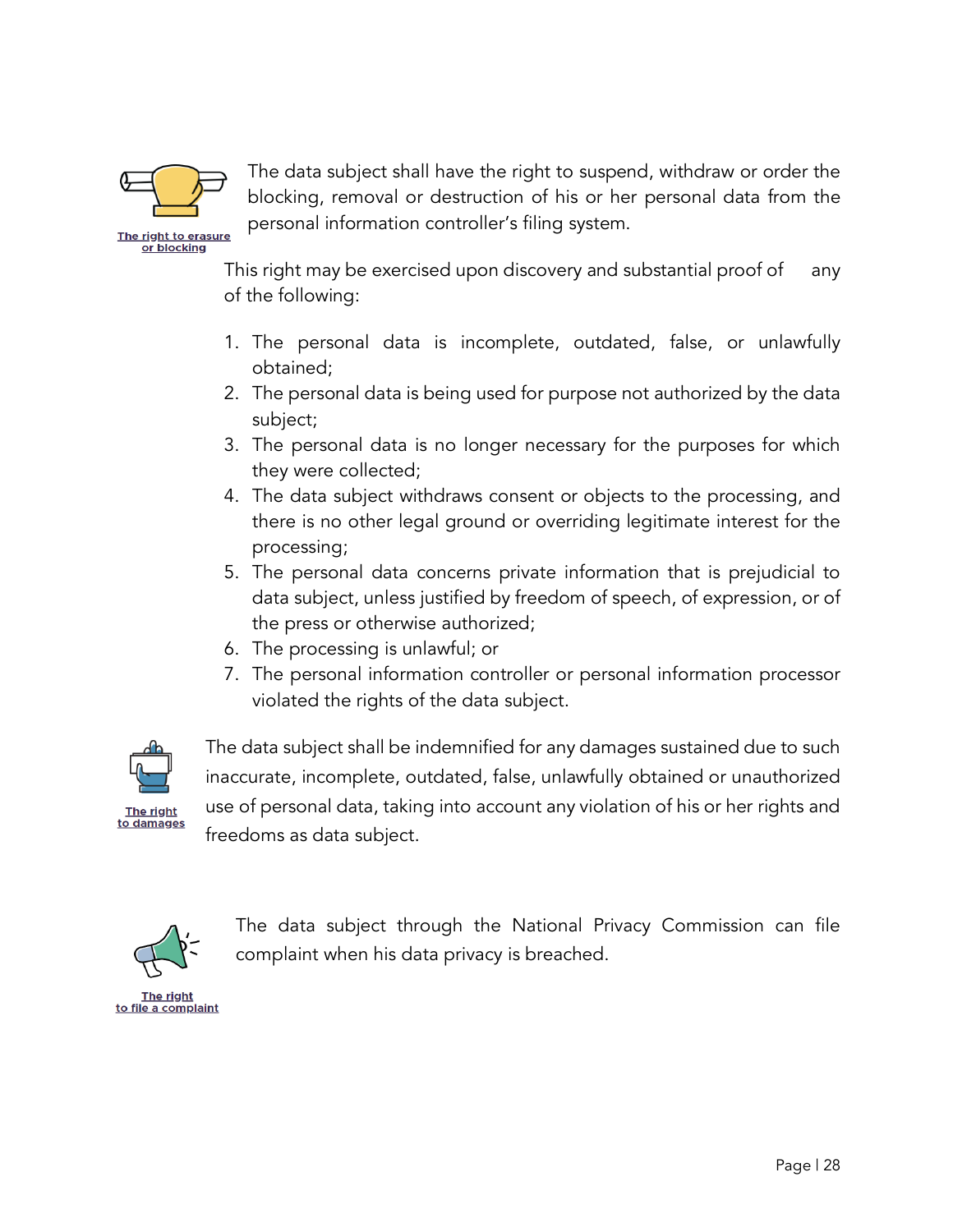

The right to rectify

The data subject has the right to dispute the inaccuracy or error in the personal data and have the personal information controller correct it immediately and accordingly, unless the request is vexatious or otherwise unreasonable. Once corrected, the personal information controller shall ensure the accessibility of both the new and the retracted information and the simultaneous receipt of the new and the retracted information by the intended recipients thereof. PIC should also furnish third parties with said information, upon reasonable request of the

data subject.



Where personal data is processed by electronic means and in a structured and commonly used format, the data subject shall have the right to obtain from the personal information controller a copy of such data in an electronic or structured format that is commonly used and allows for further

use by the data subject.

The exercise of this right shall primarily take into account the right of data subject to have control over his or her personal data being processed based on consent or contract, for commercial purpose, or through automated means.

# Section 9. Inquiries

#### 9.1. Who may inquire

Any employee, client, customer, partners, stakeholders or persons may inquire with the Company, as long as it involves a data processing system of the Company and/or personal data under its control or custody.

#### 9.2. Format

An inquiry may be sent or forwarded to the Company's Data Protection Officer through:

Postal address: 15/F L.V. Locsin Building 6752 Ayala Ave., cor. Makati Ave.,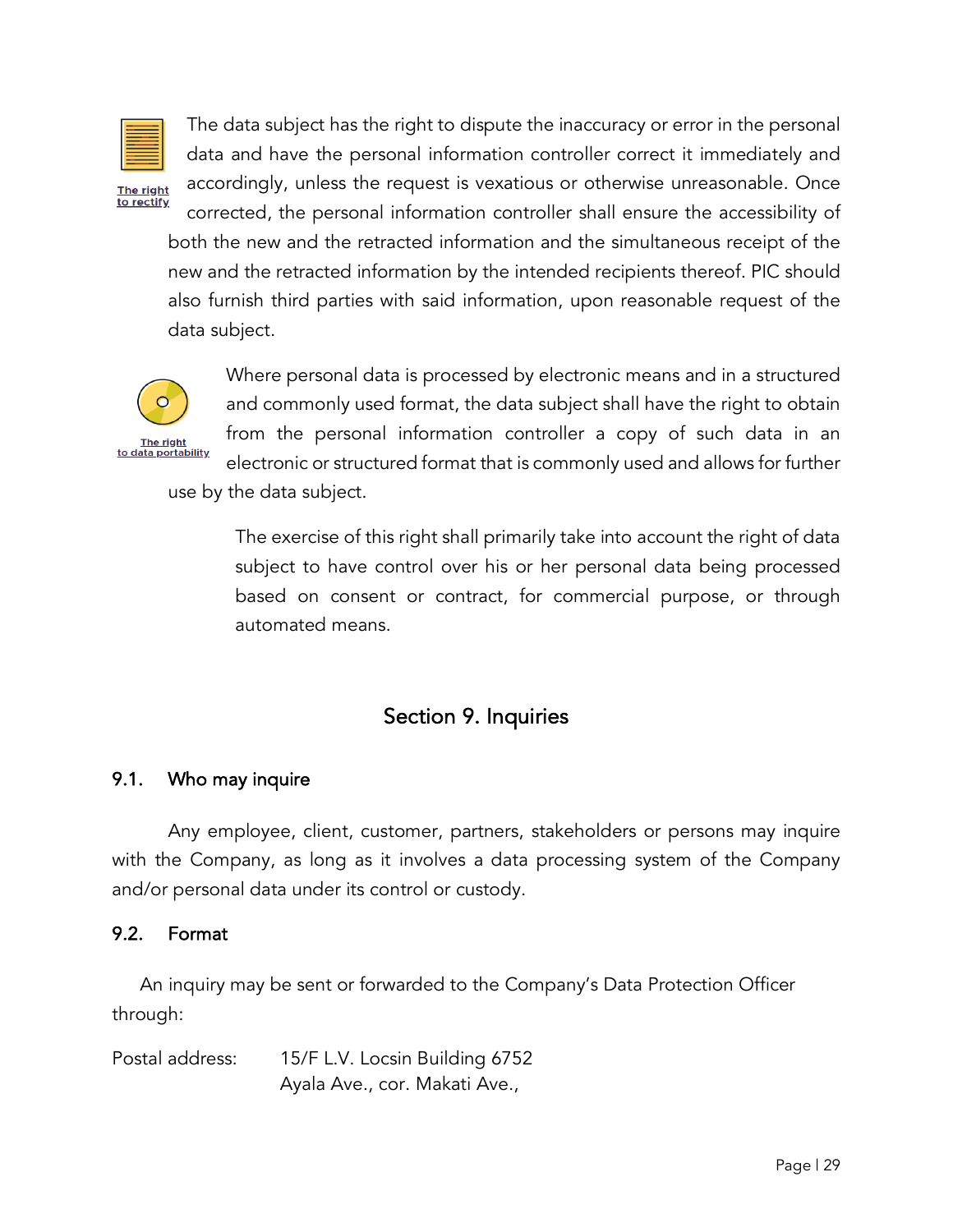|                | Makati City                       |
|----------------|-----------------------------------|
| Attention to:  | Data Protection Officer           |
| Email address: | alhidataprivacy@anchorland.com.ph |

 To properly address the inquiry, the DPO will collect basic information about the inquiring party, such as his or her name, email address, contact number, date of inquiry and details of the inquiry. If necessary, submission of relevant document or information in relation to the inquiry may also be required. Upon receipt of the inquiry, the DPO shall send a confirmation email to the inquiring party. An inquiry is not deemed filed without such confirmation.

The DPO may seek the assistance or advice of the relevant Process Owner/Department Head in order to properly address the inquiry.

#### 9.3. Procedure

 The inquiry must state clearly the question/s or concern/s. The inquiring party should include all relevant facts and details that would allow the DPO to properly address or resolve the matter.

The DPO shall make an initial assessment of the inquiry:

- 1. If certain matters need clarifications, the DPO shall contact the inquiring party via email to seek clarification. If the inquiring party fails to respond within five (5) working days, the inquiry will be archived.
- 2. If the subject of the inquiry does not involve issue/s or concern/s on data privacy and security, the DPO shall inform the inquiring party. However, the DPO may also refer the matter to the appropriate Process Owner or Department, if necessary.

The DPO shall respond to all inquiries within fifteen (15) working days from receipt thereof. However, if the inquiry involves a complicated issue or if additional time is needed to fully address the inquiry, the inquiring party shall be informed.

#### 9.4. Inappropriate Inquiries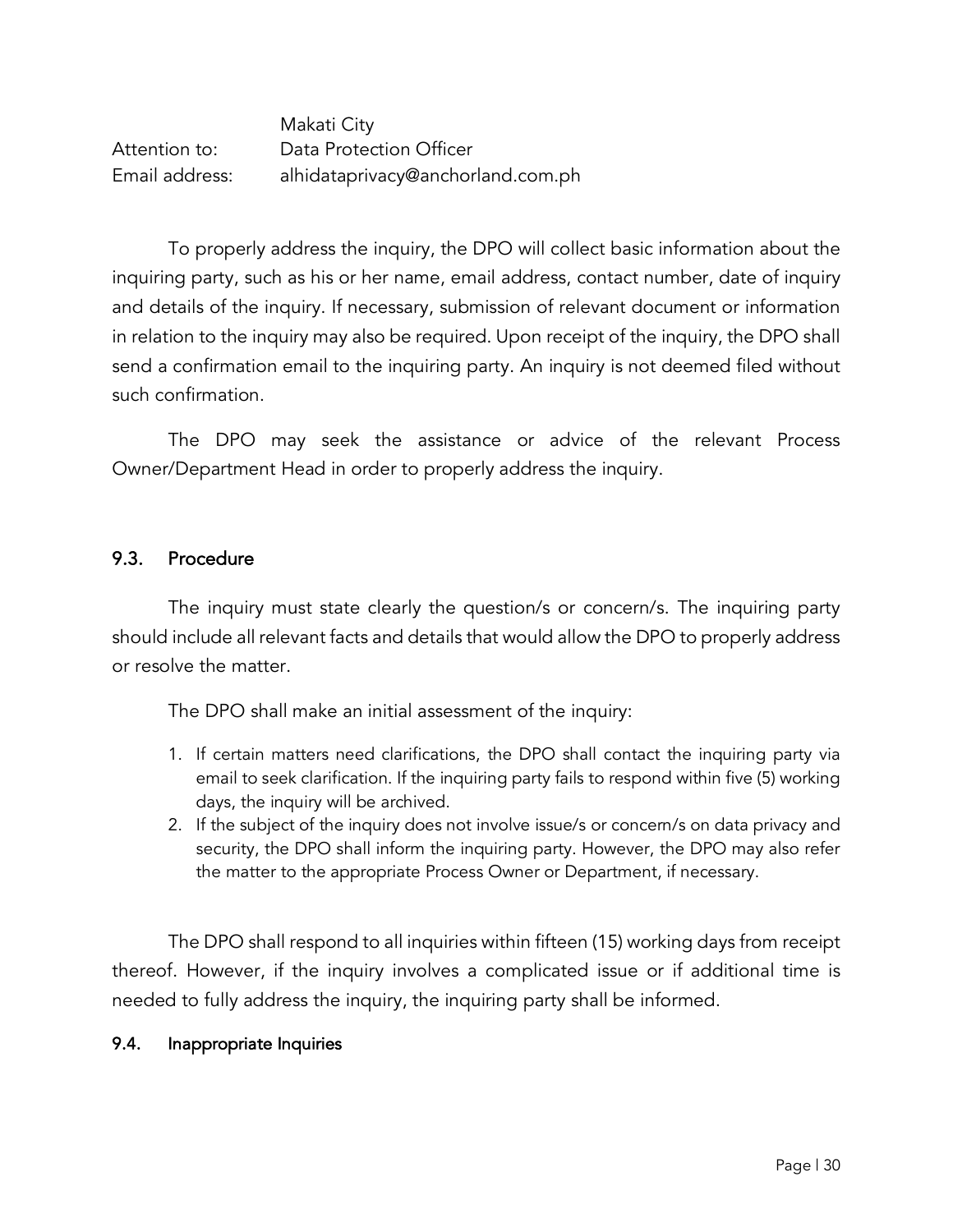The DPO may refrain from answering an inquiry if it is found to be inappropriate, such as:

- 1. The subject or question has little merit or is of trivial nature;
- 2. It is frivolous or vexatious; or
- 3. It concerns the same subject matter which is (a) under investigation or pending before the Security Incident Response Team, any other Department of the Company, the NPC, or other public authorities, law enforcement agencies, or the courts.

#### 9.5. Storage, Retention and Disposal

 All inquiries and its corresponding responses will be stored in a safe and secure manner. The same may be disclosed or shared internally only for the purpose of addressing the inquiry. Any information obtained will be held in strict confidentiality and will not be shared with third parties, unless it is necessary to comply with a legal obligation.

All inquiries and related documents or records shall be disposed of in a secure manner within one (1) year after it has been acted upon or answered by the Company.

# Section 10. Complaints

#### 10.1. Who may file Complaints

Any employee, client, customer, partners, stakeholders, or persons who are subject of a privacy violation or personal data breach may file complaints for violation of the DPA.

#### 10.2. Format

A complaint may be sent or forwarded to the Company's Data Protection Officer through:

Postal address: 15/F L.V. Locsin Building 6752 Ayala Ave., cor. Makati Ave.,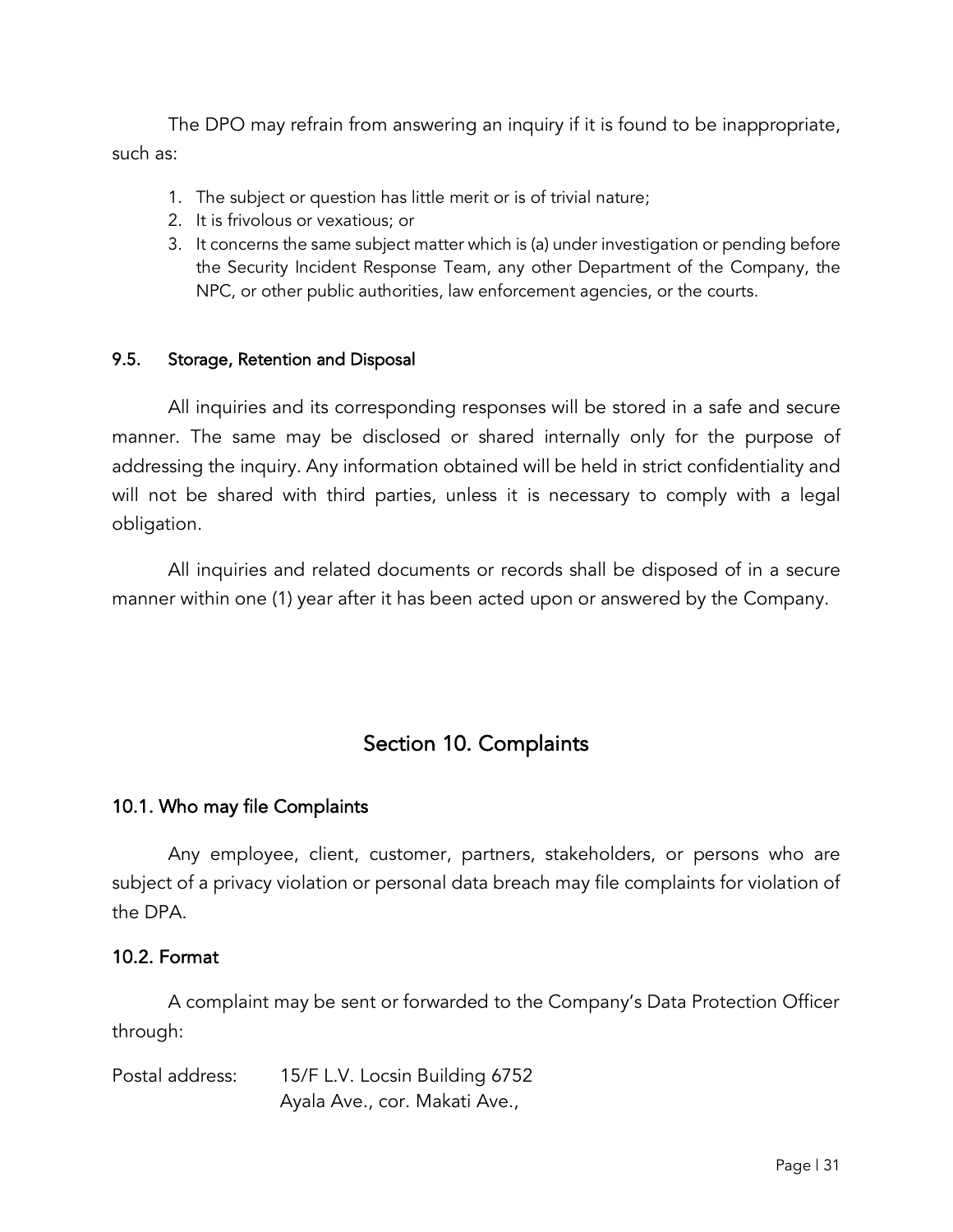|                | Makati City                       |
|----------------|-----------------------------------|
| Attention to:  | Data Protection Officer           |
| Email address: | alhidataprivacy@anchorland.com.ph |

The DPO will also collect basic information about the complainant, such as his or her name, email address, contact number, date of complaint and details of the complaint. The complaint shall include a brief narration of the material facts and any supporting documents.

Upon receipt of the complaint, the DPO shall send a confirmation email to the complainant. A complaint is not deemed filed without such confirmation.

#### 10.3. Procedure

Evaluation. Upon receipt of the complaint, the DPO shall evaluate the complaint to determine whether its allegations involve a violation of the Data Privacy Act or related issuances by the NPC.

Investigations. If there is a reason to believe that there is a privacy violation or personal data breach, the DPO shall refer the matter to the Security Incident Response Team (SIRT) and conduct an official investigation.

Recommendations. Upon the termination of the investigation, the SIRT shall produce a fact-finding report, which shall include the results of the investigation, the evidence gathered and any recommendations. The report shall be submitted to the management for approval.

#### 10.4. Storage, Retention and Disposal

All complaints and its corresponding responses will be stored in a safe and secure manner. The same may be disclosed or shared internally only for the purpose of addressing the complaint. Any information obtained will be held in strict confidentiality and will not be shared with third parties, unless it is necessary to comply with a legal obligation.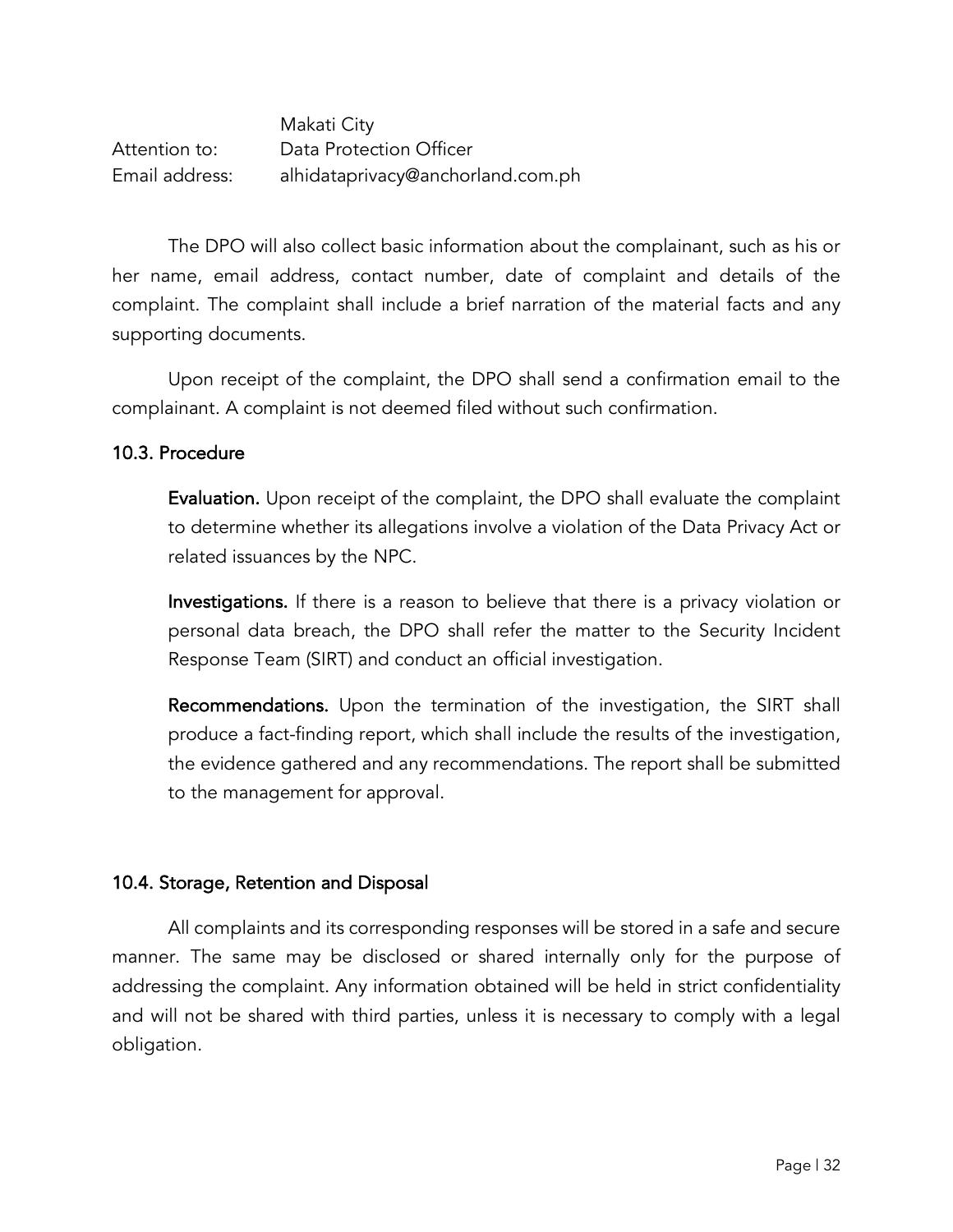All complaints and related documents or records shall be disposed of in a secure manner within one (1) year after it has been acted upon or answered by the Company.

# Section 11. Effectivity

This Privacy Manual was approved by the Board of the Directors of the Company on 28 October 2021 and shall take effect immediately.